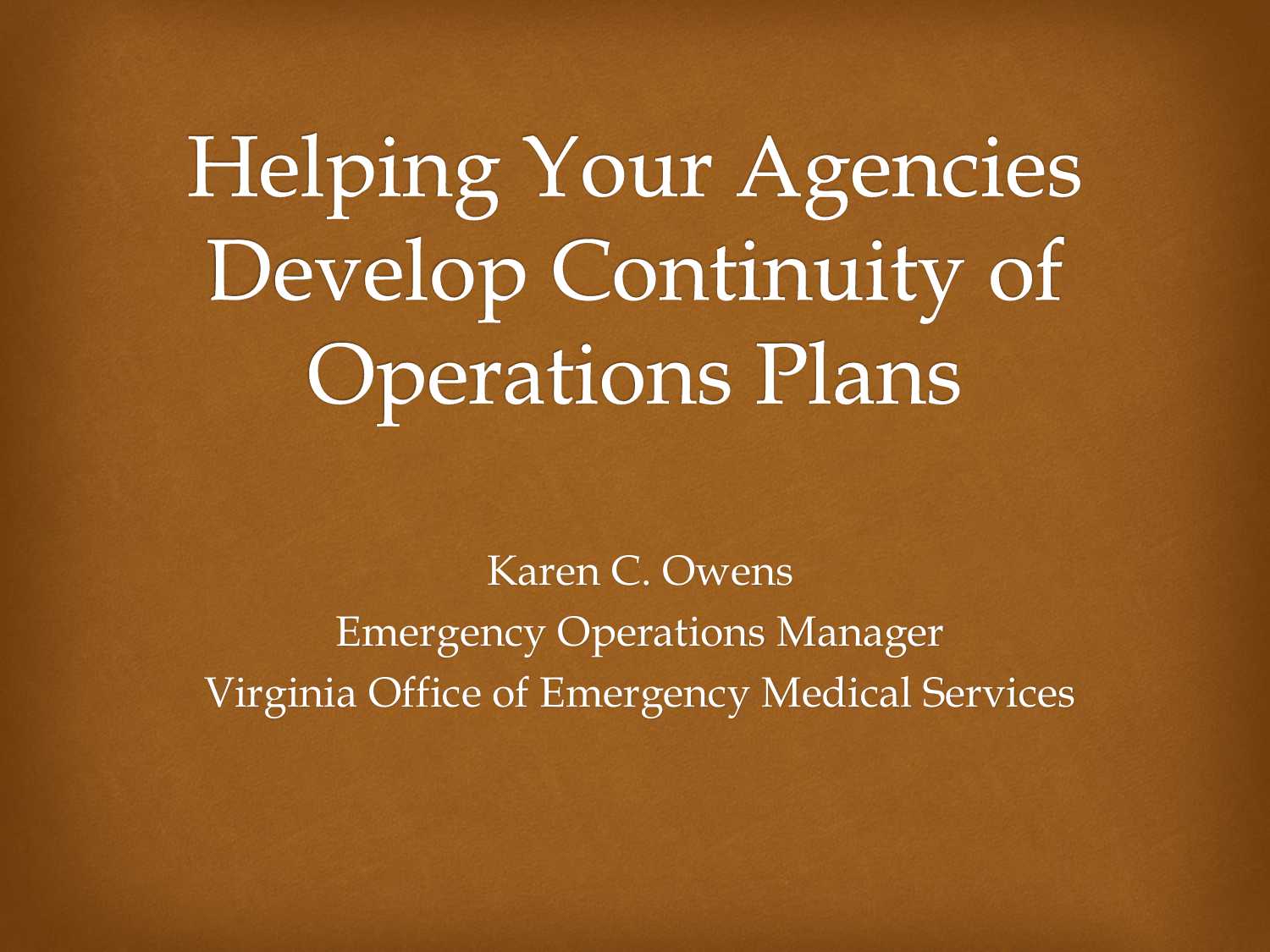## **Objectives**

 $\infty$  Upon completion of this course participants will: W Recognize the importance of a Continuity of Operations Plan (COOP)

- os List possible scenarios when a COOP may need to be enacted
- W Understand the elements of an effective COOP
- W Recognize the state's role in assisting agencies in developing a COOP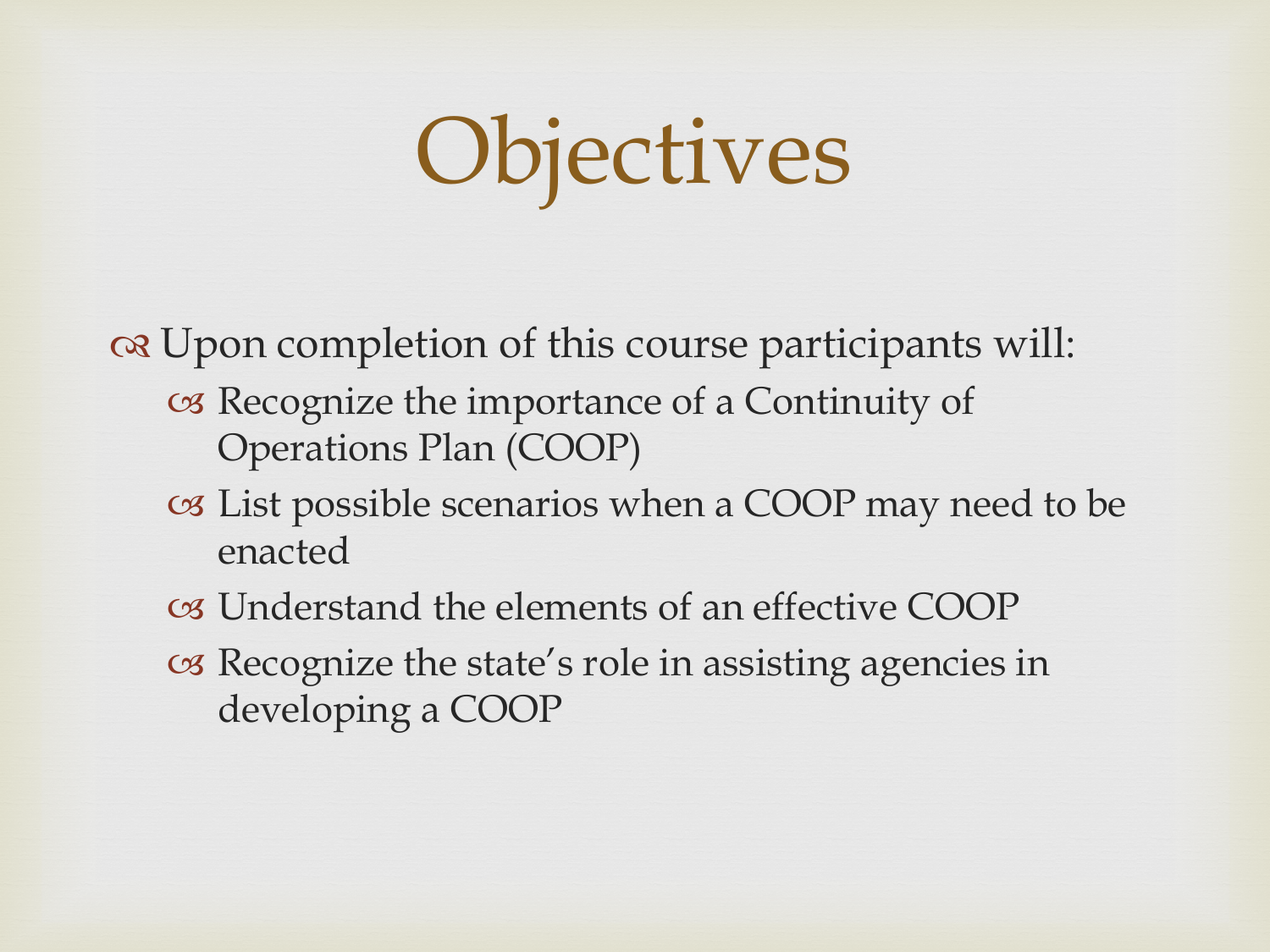#### Instructor Information

 $\alpha$  Karen C. Owens os Emergency Operations Manager  $\infty$  Firefighter/EMT-Intermediate cs Masters Public Safety Leadership  $\infty$  Christopher Newport University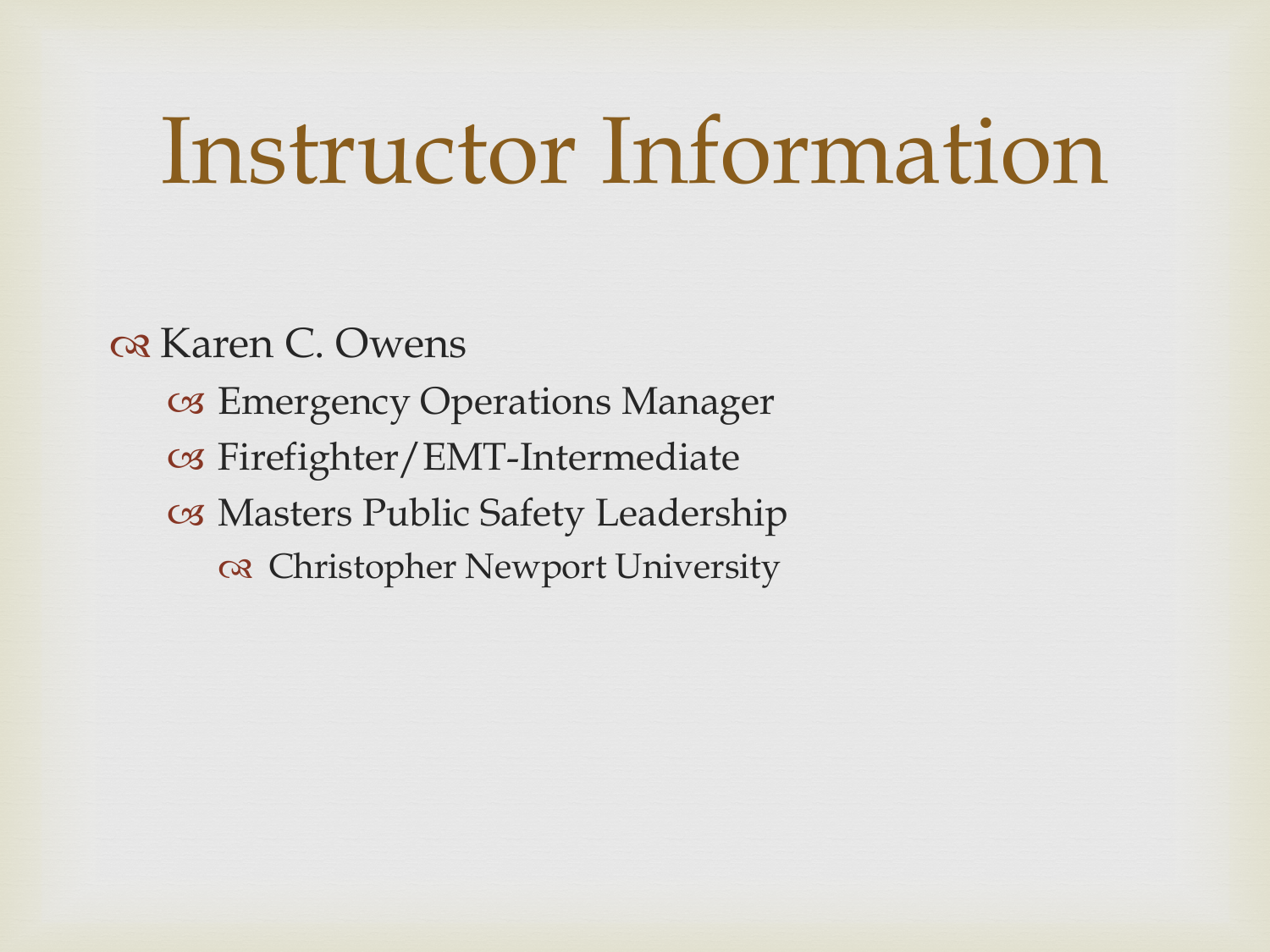```
"Church Hill EMS closes doors, 
  Hawkins County EMS taking over", 
  8/24/16
                                  "Gloucester Township EMS 
                                  Alliance Shut Down", 
                                  07/02/12
  "Richmond fire station closed 
  due to possible mold", 
  08/29/16
                               "Tri-cities medical crew could be 
                               forced to shut down by October", 
                              2016
"Major ambulance service shuts down
without notice in six states", 12/10/13
```
"Welcome Fire Department treasurer charged with embezzlement", 02/09/16

"911 service unavailable for almost a week in Mitchell County", 12/09/15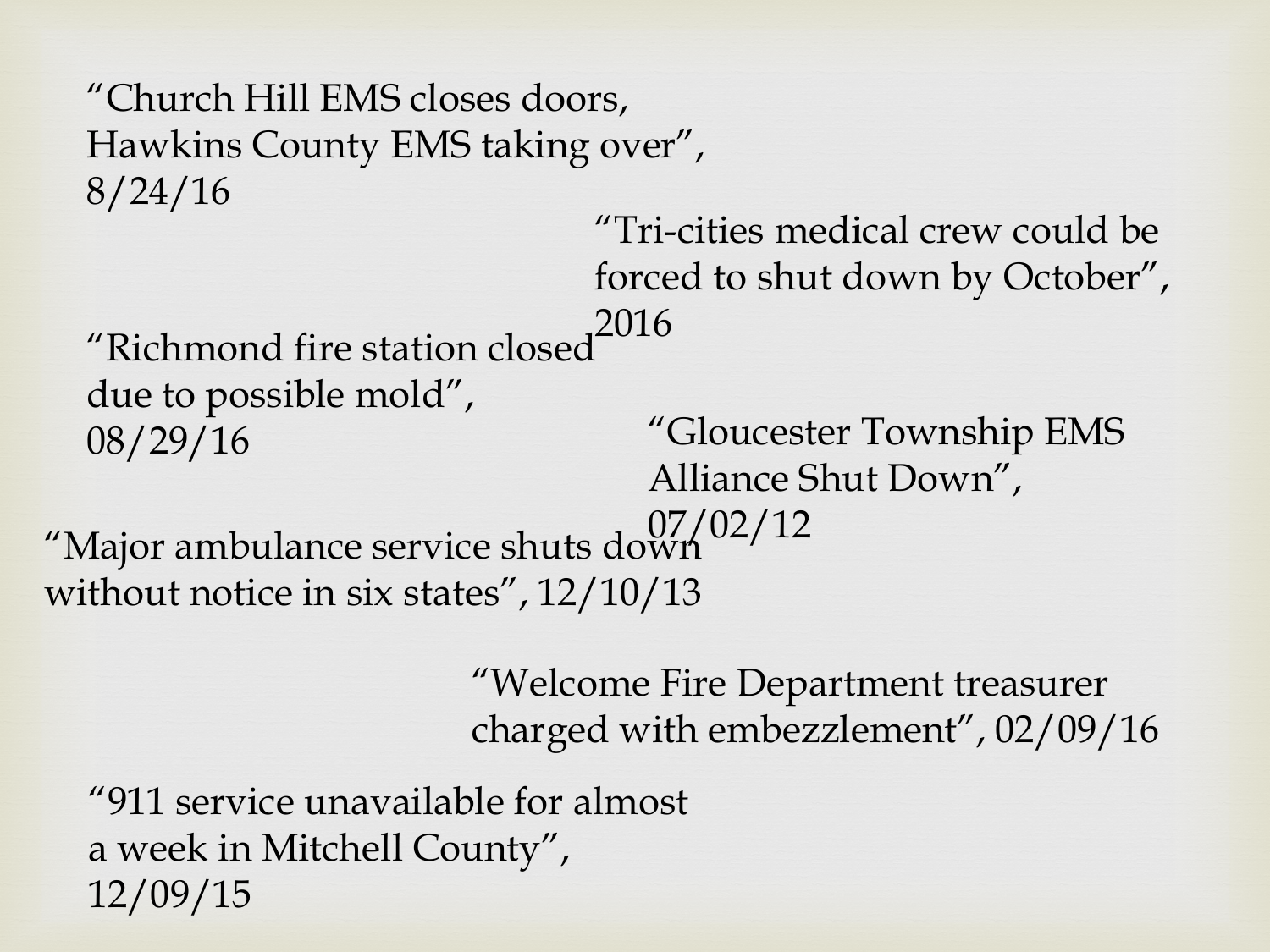## Why Is Continuity Planning Important?

 $\infty$  Community expectation

or Resilient agencies can respond

 $\alpha$  Resources for recovery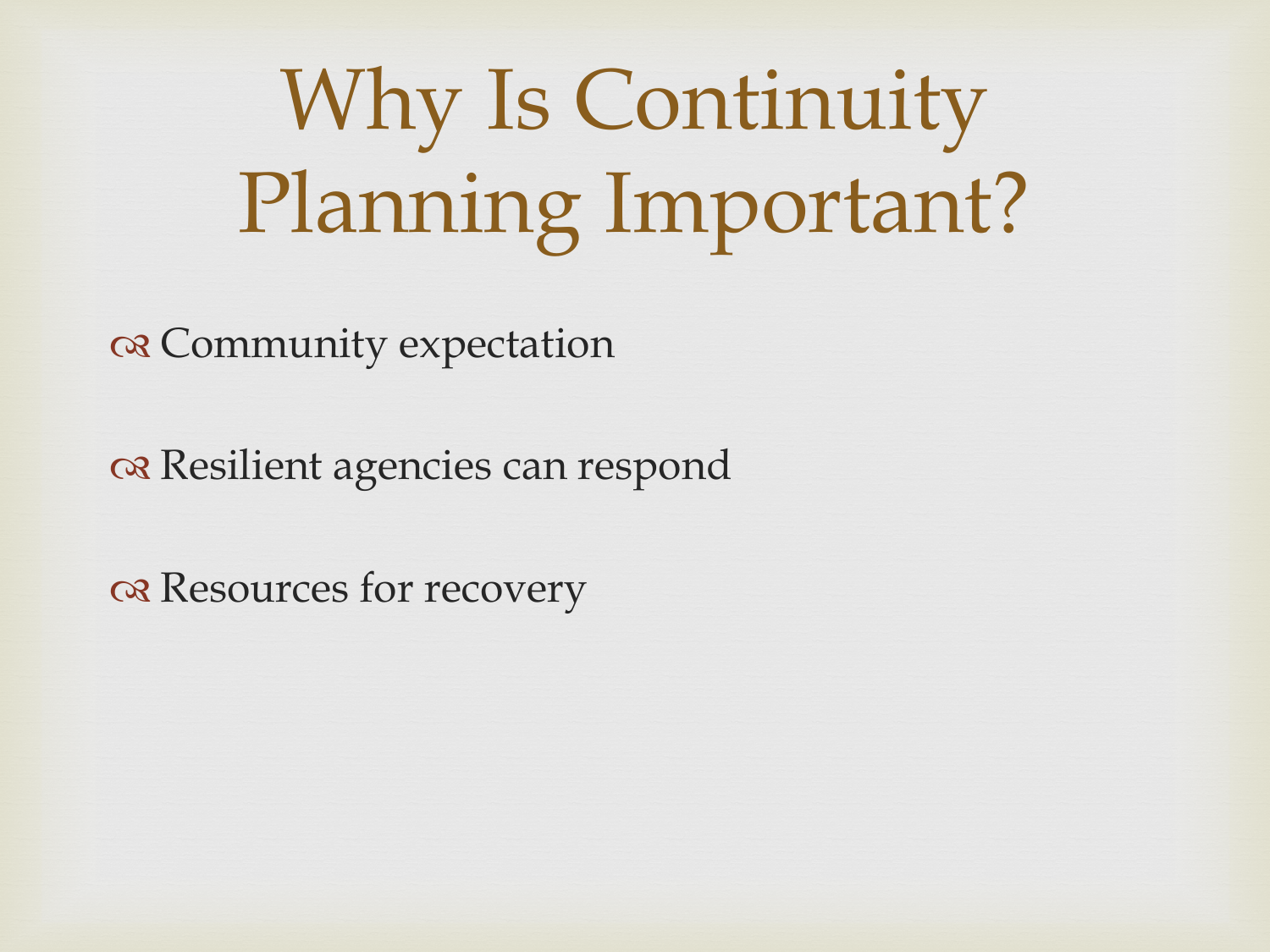## Emergency Plan vs. Continuity Plan

#### Z **Emergency Plans**

os Every day activities os Mission essential functions os May be agency, jurisdictional, or regional

#### Z **Continuity Plan**

os Agency specific  $\circ$  Not utilized daily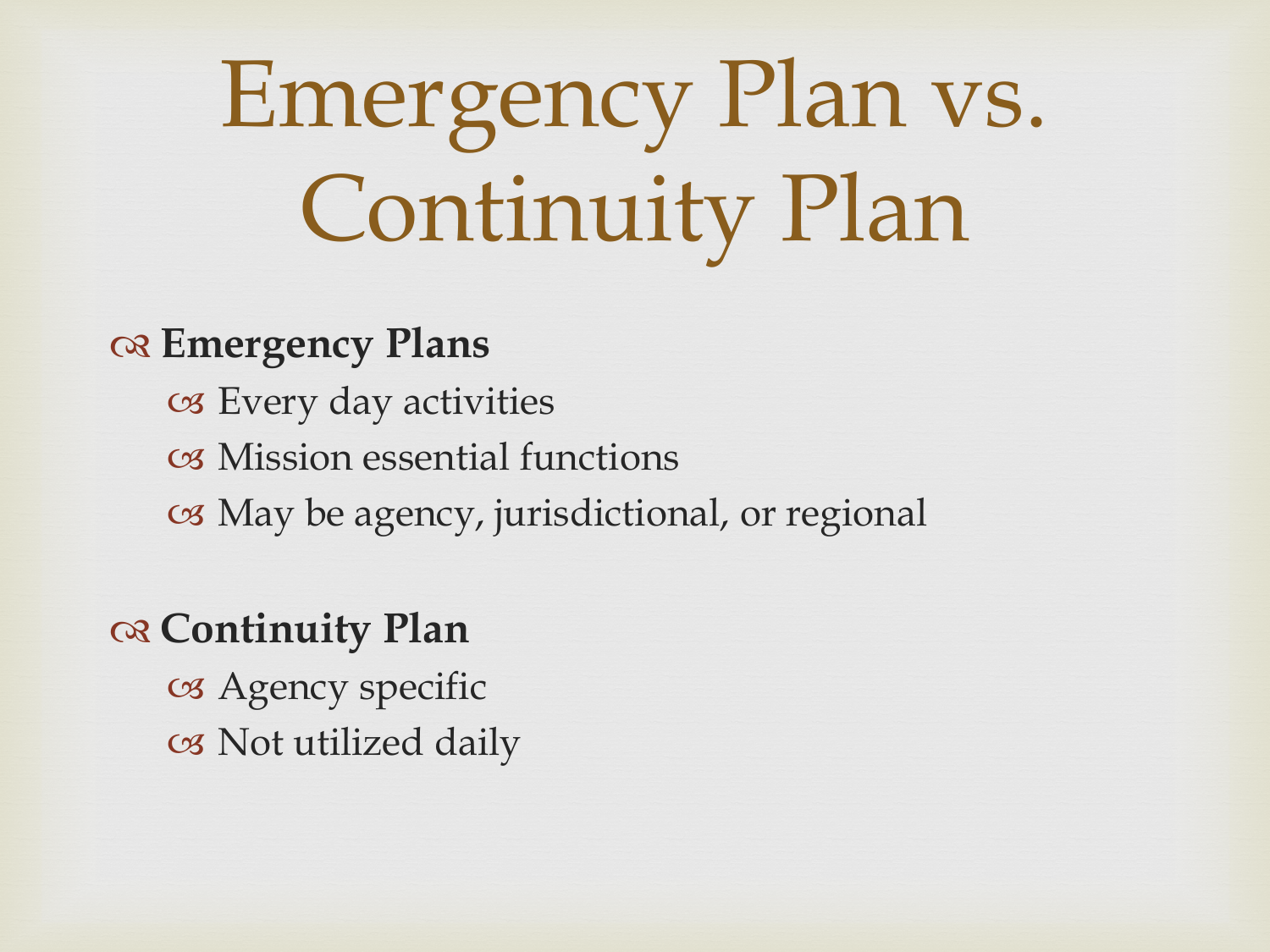## Continuity Plan

A continuity plan is written to …"help ensure the continued performance of essential services during a wide range of potential emergencies by understanding and prioritizing services provided by your agency" --*UNC Center for Public Health*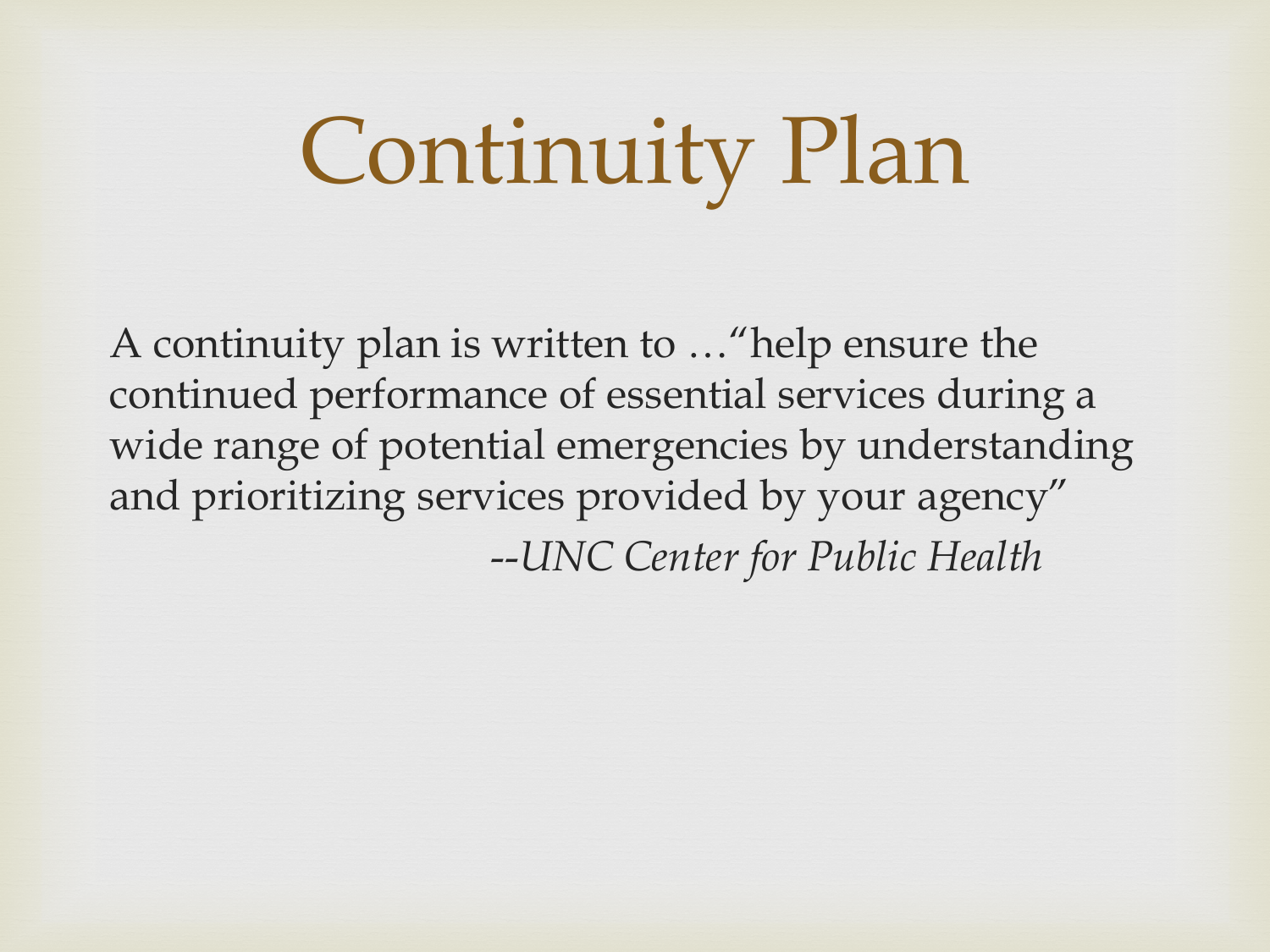### Why Do Agencies Need a Plan?

 $\alpha$  Ensure they can continue mission essential functions  $\alpha$  Assist in recovery from various events:  $\infty$  Natural Disaster (flood, earthquake, etc) cs Fire os Financial emergencies os Staffing emergencies  $\alpha$  Provides guidance for operating during the event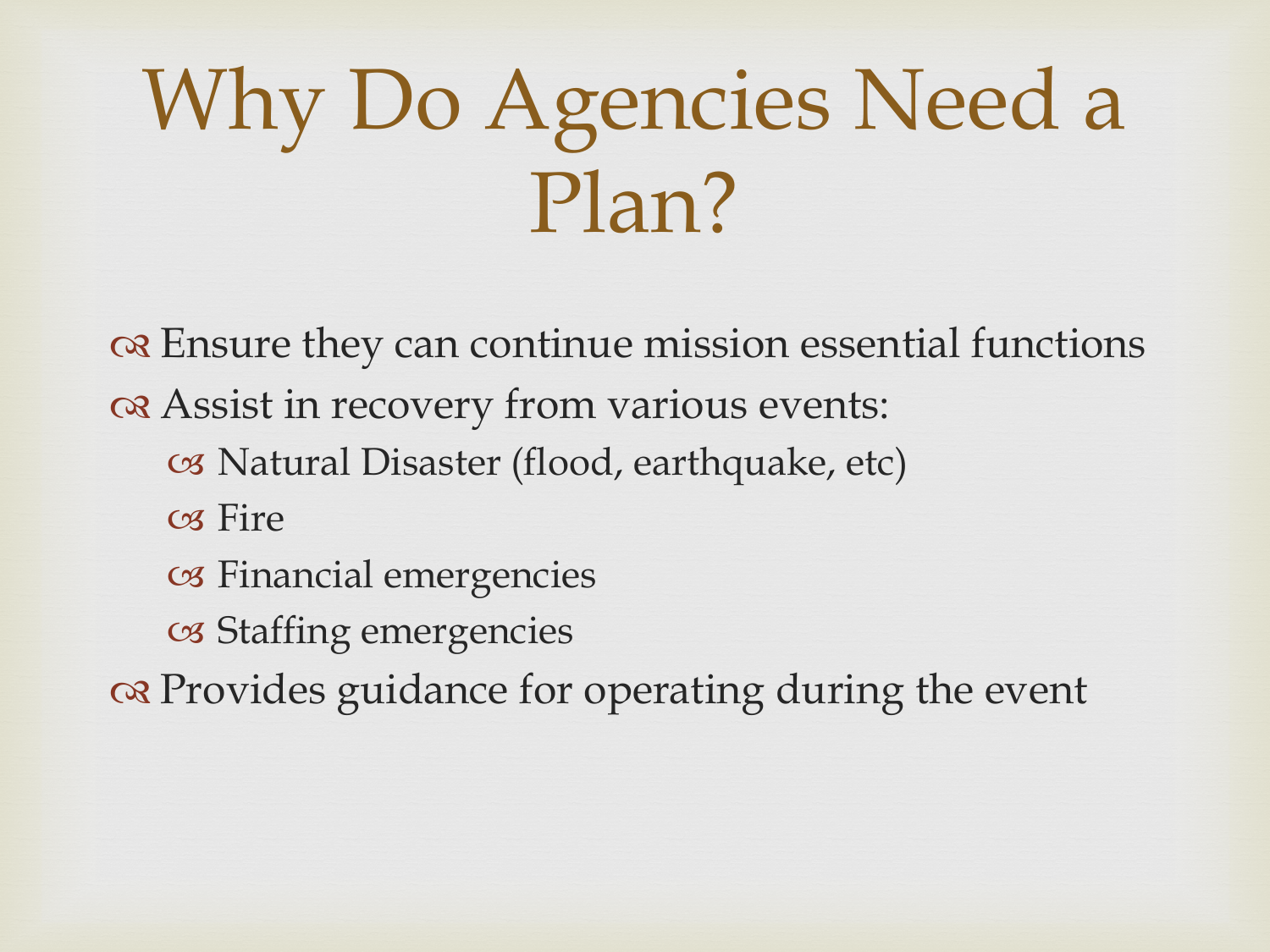## Planning Considerations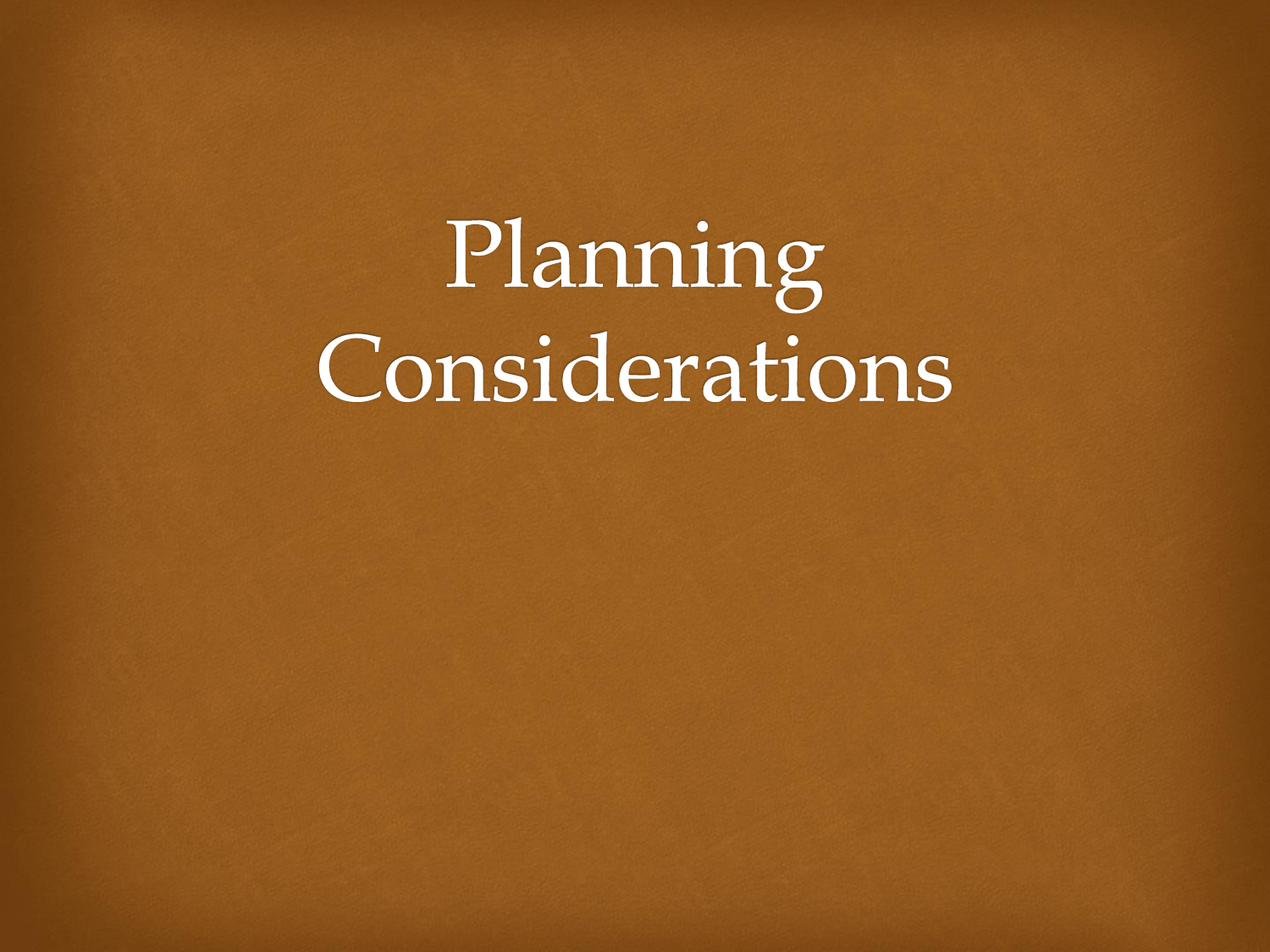#### Phases of Continuity

 $\infty$  Phase I – Readiness and Preparedness

 $\alpha$  Phase II – Activation and Relocation  $\alpha$  0-12 hours

 $\alpha$  Phase III – Continuity Operations  $\textdegree$  12 hours – 30 days  $\infty$  Or until resumption of normal operations

 $\alpha$  Phase IV – Reconstitution

- os Recovery
- os Mitigation
- os Termination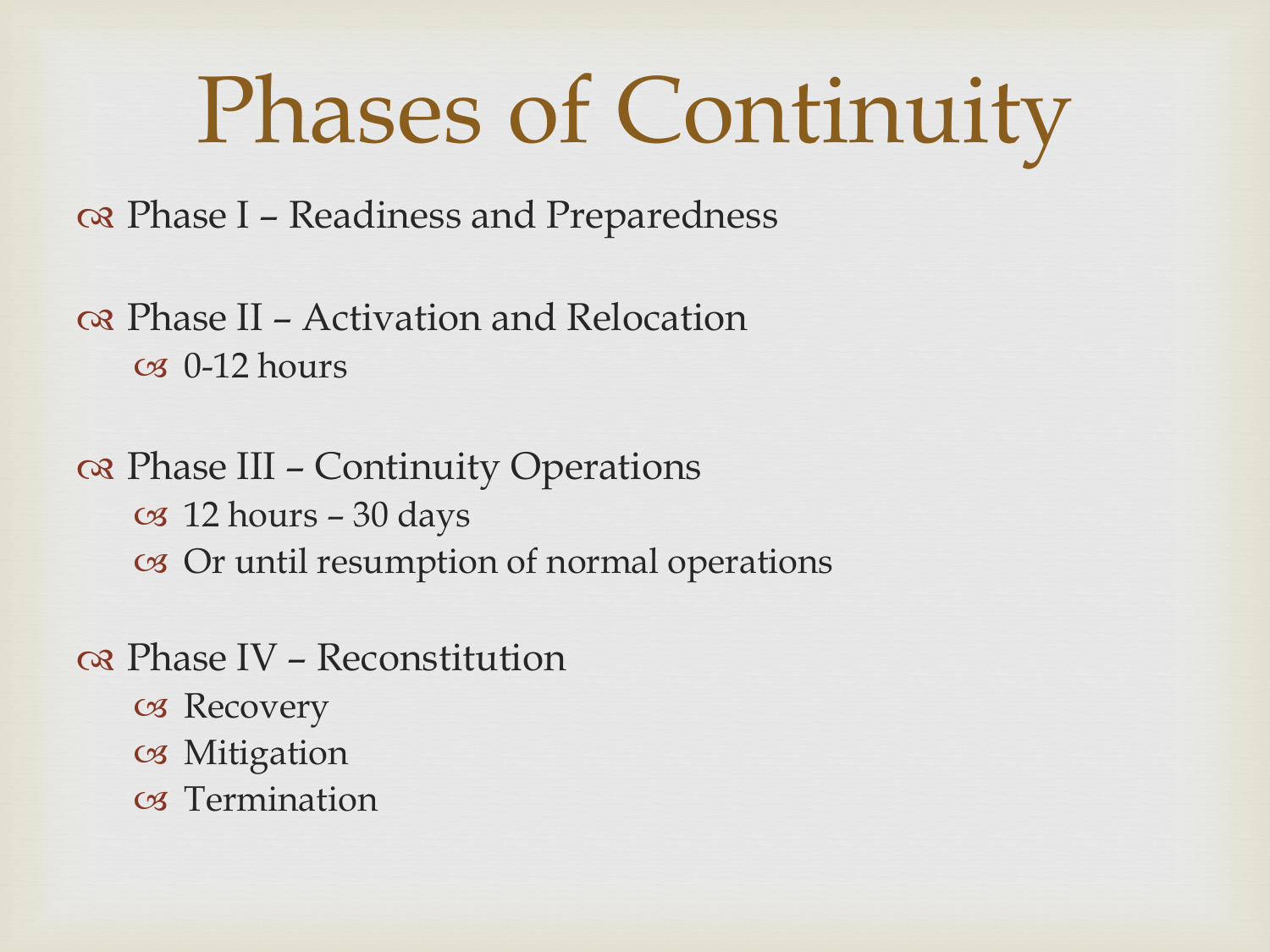## Conduct A Risk Assessment

 $\infty$  What risks are possible? **S** Natural W Manmade  $\circ$  Financial os Others

 $\alpha$  Just because it has not happened does not mean it will not happen!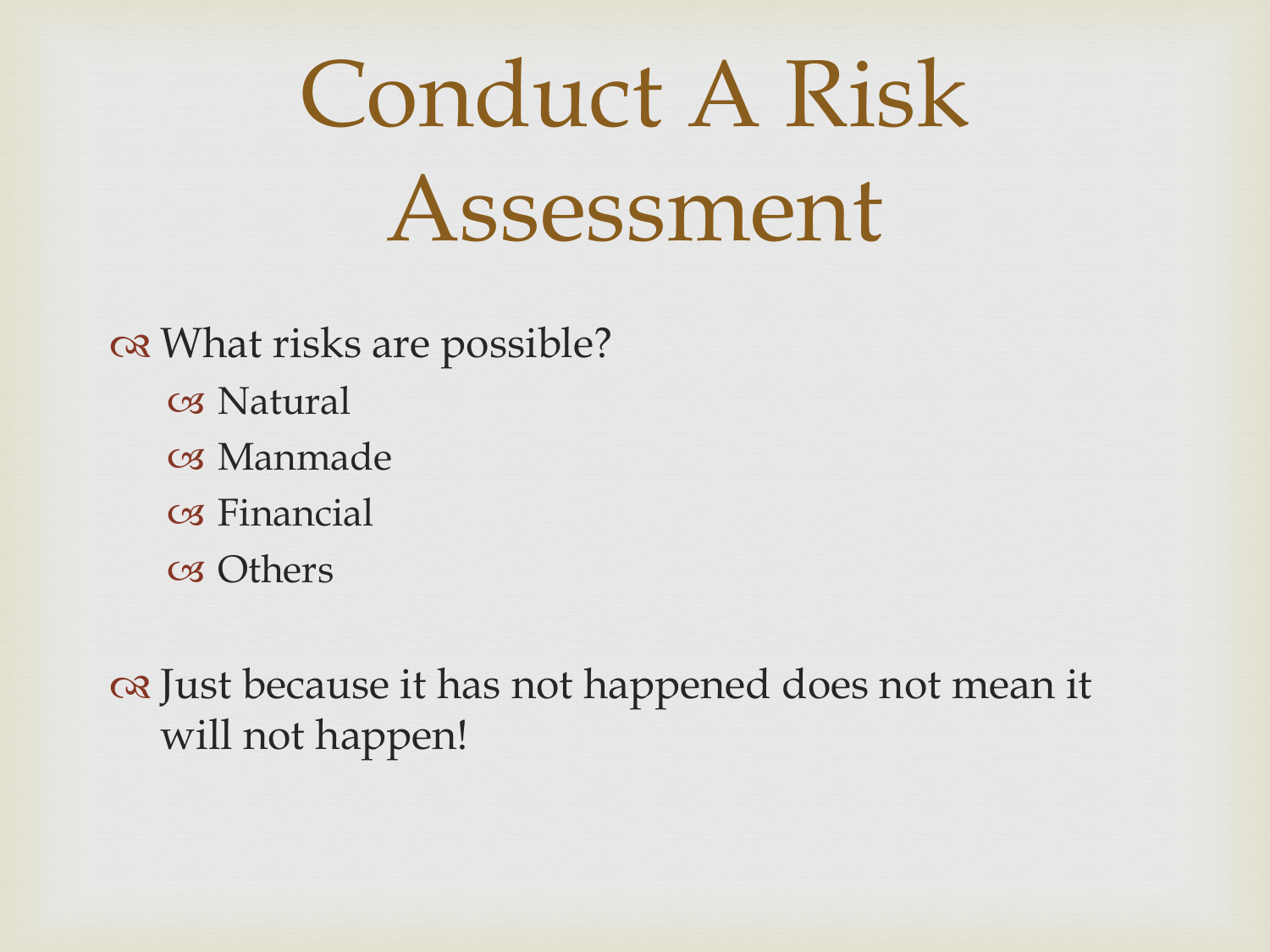## Identify Your Risk

or I dentify each hazard

 $\alpha$  Weigh and compare risks of the hazards

 $\alpha$  Profile hazards and determine potential consequences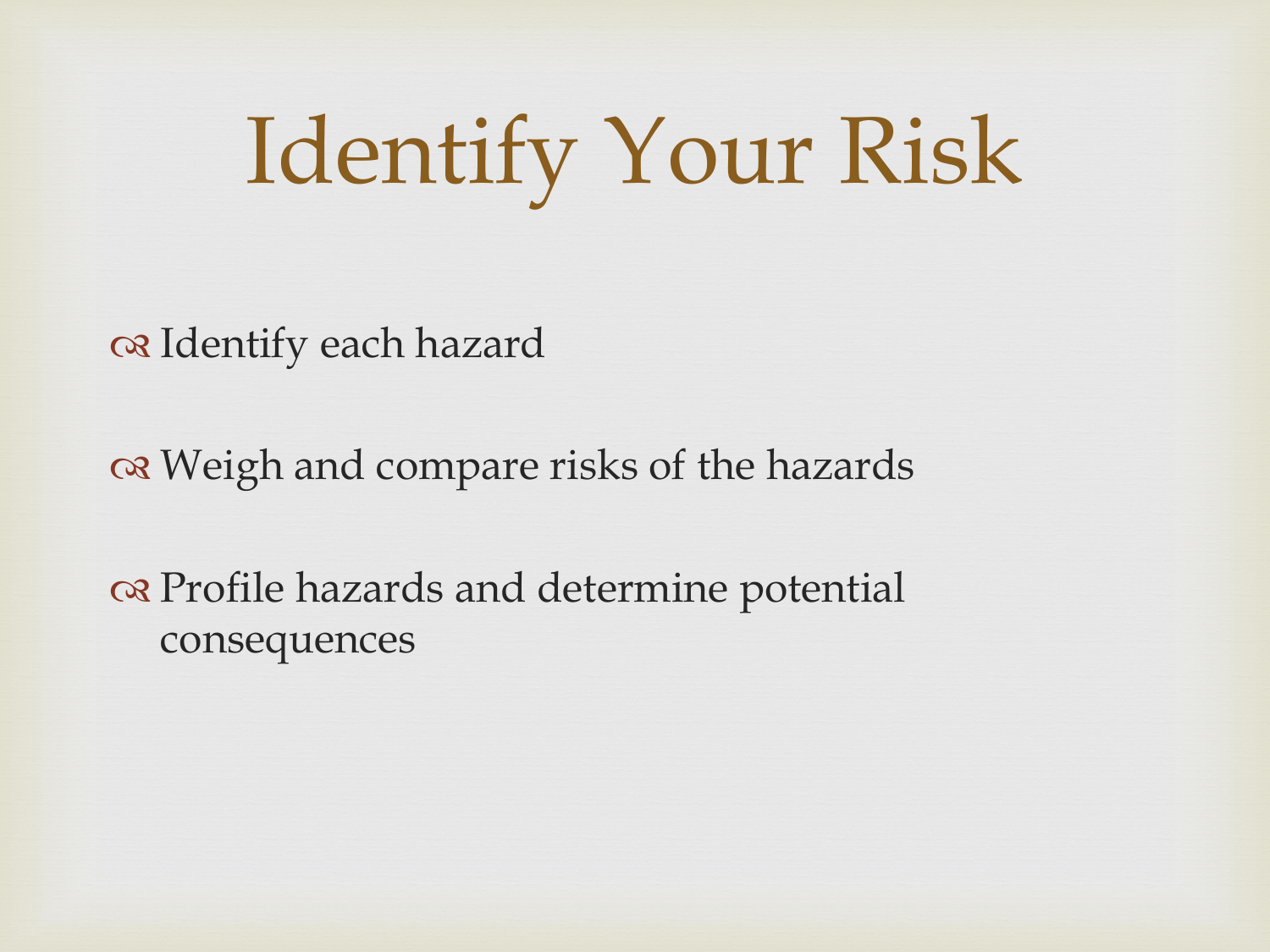#### Risk Factors

a Probability



os Risk

a Preparedness

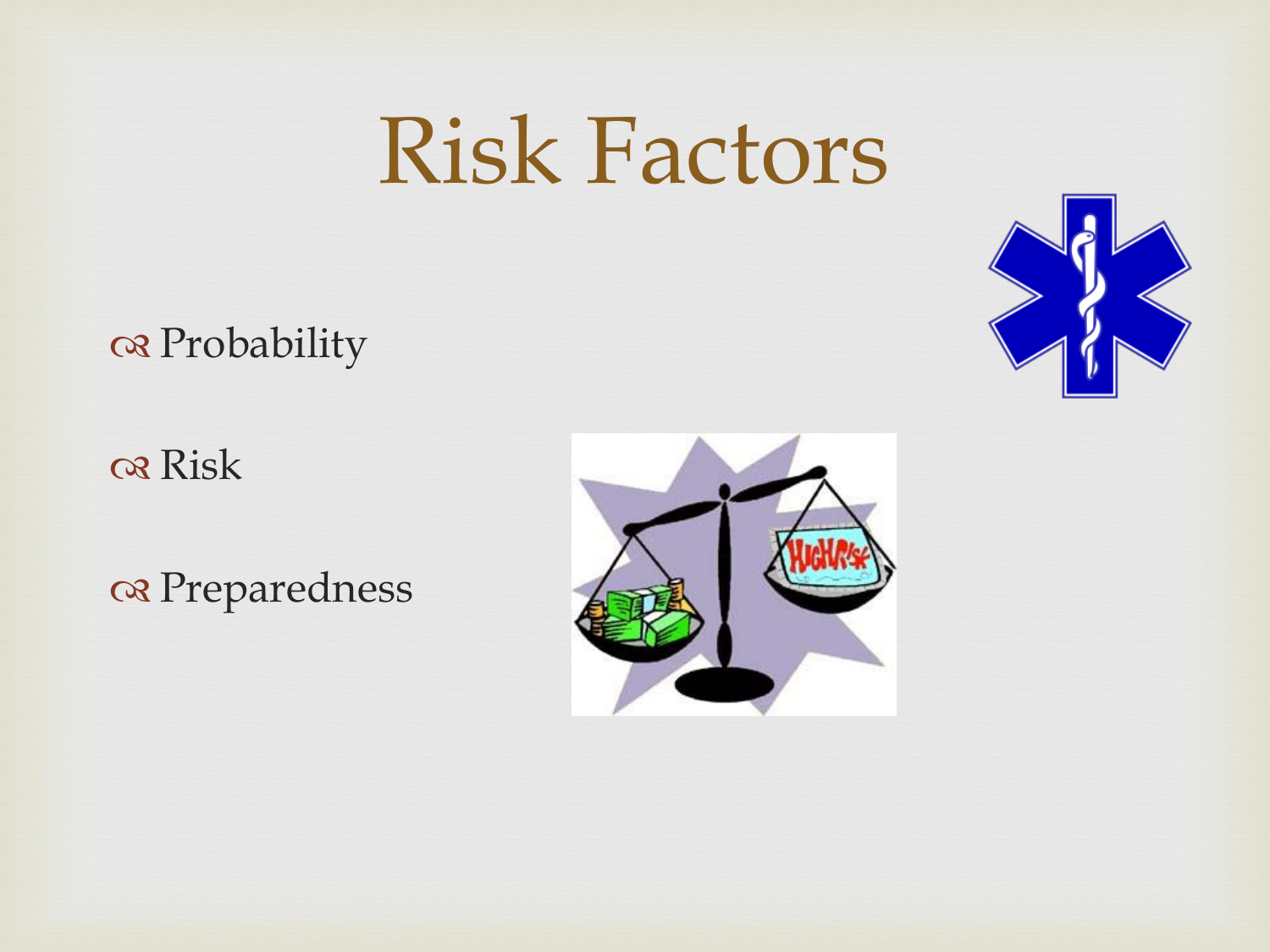#### EMS Agency Risk Analysis and Preparedness Worksheet:

This document is an overall evaluation of an agencies probability, risk, and preparedness based on potential events and circumstances.

Probability is the likelihood of an event impacting the agency. Risk is the potential for exposure to loss, which can be determined by using either qualitative or quantitative measures. Preparedness is the degree to which the agency could withstand the event or problem and continue to do the agency mission.

In making decisions for your agency it may be helpful to review the Hazard Analysis developed for the jurisdiction in which your agency resides. This document can tell you about possible hazards from flooding, transportation, hazardous materials, etc.

| Event                            |      | <b>Probability</b> |     |      | <b>Risk</b> |     |      | <b>Preparedness</b> |     |  |
|----------------------------------|------|--------------------|-----|------|-------------|-----|------|---------------------|-----|--|
|                                  | High | Medium             | Low | High | Medium      | Low | High | Medium              | Low |  |
| <b>Natural Events</b>            |      |                    |     |      |             |     |      |                     |     |  |
| Severe Storm<br>٠                |      |                    |     |      |             |     |      |                     |     |  |
| Flooding (coastal/tidal)<br>٠    |      |                    |     |      |             |     |      |                     |     |  |
| Ice Storm<br>٠                   |      |                    |     |      |             |     |      |                     |     |  |
| Snow fall<br>٠                   |      |                    |     |      |             |     |      |                     |     |  |
| <b>Wild Fire</b><br>٠            |      |                    |     |      |             |     |      |                     |     |  |
| Hurricane<br>٠                   |      |                    |     |      |             |     |      |                     |     |  |
| Tornado<br>٠                     |      |                    |     |      |             |     |      |                     |     |  |
| Earthquake<br>٠                  |      |                    |     |      |             |     |      |                     |     |  |
| <b>Temperature Extremes</b><br>٠ |      |                    |     |      |             |     |      |                     |     |  |
| Pandemic/Epidemic<br>٠           |      |                    |     |      |             |     |      |                     |     |  |
| (other)<br>۰                     |      |                    |     |      |             |     |      |                     |     |  |
| (other)<br>۰                     |      |                    |     |      |             |     |      |                     |     |  |
| (other)<br>۰                     |      |                    |     |      |             |     |      |                     |     |  |
| (other)<br>۰                     |      |                    |     |      |             |     |      |                     |     |  |
| <b>Technological Events</b>      |      |                    |     |      |             |     |      |                     |     |  |
| Unavailability of medical<br>٠   |      |                    |     |      |             |     |      |                     |     |  |
| supplies                         |      |                    |     |      |             |     |      |                     |     |  |
| Utility failure                  |      |                    |     |      |             |     |      |                     |     |  |
| o Electrical power               |      |                    |     |      |             |     |      |                     |     |  |
| Potable<br>۰                     |      |                    |     |      |             |     |      |                     |     |  |
| water/sewer                      |      |                    |     |      |             |     |      |                     |     |  |
| o Natural gas                    |      |                    |     |      |             |     |      |                     |     |  |
| Generator failure<br>٠           |      |                    |     |      |             |     |      |                     |     |  |
| Communications Failure<br>٠      |      |                    |     |      |             |     |      |                     |     |  |
| <b>Internal Fire</b><br>٠        |      |                    |     |      |             |     |      |                     |     |  |
| <b>Internal Flooding</b><br>٠    |      |                    |     |      |             |     |      |                     |     |  |
| Disruption in supply of<br>٠     |      |                    |     |      |             |     |      |                     |     |  |

|                     | diesel fuel                |  |  |  |  |  |
|---------------------|----------------------------|--|--|--|--|--|
| ٠                   | <b>Information Systems</b> |  |  |  |  |  |
|                     | <b>Failure</b>             |  |  |  |  |  |
| ٠                   | Inability to replace or    |  |  |  |  |  |
|                     | repair equipment           |  |  |  |  |  |
| ٠                   | <b>Structure Damage</b>    |  |  |  |  |  |
| ٠                   | (other)                    |  |  |  |  |  |
| ۰                   | (other)                    |  |  |  |  |  |
| ۰                   | (other)                    |  |  |  |  |  |
| ٠                   | (other)                    |  |  |  |  |  |
| <b>Human Events</b> |                            |  |  |  |  |  |
| ٠                   | <b>Bomb Threat</b>         |  |  |  |  |  |
| ٠                   | <b>Structural Damage</b>   |  |  |  |  |  |
| ٠                   | Lack of Personnel          |  |  |  |  |  |
| ٠                   | Terrorism                  |  |  |  |  |  |
|                     | o Biological               |  |  |  |  |  |
|                     | Nuclear<br>$\bullet$       |  |  |  |  |  |
|                     | Radiological<br>$\bullet$  |  |  |  |  |  |
|                     | Chemical<br>$\bullet$      |  |  |  |  |  |
| ٠                   | Civil Disturbances         |  |  |  |  |  |
| ٠                   | (other)                    |  |  |  |  |  |
| ٠                   | (other)                    |  |  |  |  |  |
| ۰                   | (other)                    |  |  |  |  |  |
| ۰                   | (other)                    |  |  |  |  |  |

Probability: The likelihood of occurrence. It is generally part objective and part statistical. It can also include elements that are intuitive or highly subjective. Issues to consider for probability include, but are not limited to known risks, historical data, and manufacture/vendor statistics. (H-within 5 years, Mwithin 25 years, L-within 50 years)

Risk: The potential impact the incident may have on your organization. Issues to consider for risk include, but are not limited to threat to live and/or health, disruption of services, damage/failure possibilities, loss of community trust, financial impact, and legal issues. (H-Over 30 days, M-up to 30 days, L-24 hours or less)

Preparedness: The current readiness of the organization to manage the incident. This includes mitigation measures (those likely to prevent the incident's occurrence, or minimize the impact if it did occur). Issues to consider for preparedness include, but are not limited to status of current plan, training status, insurance, availability of back-up systems, and community resources. (H-fully prepared, M-somewhat prepared, L-unprepared)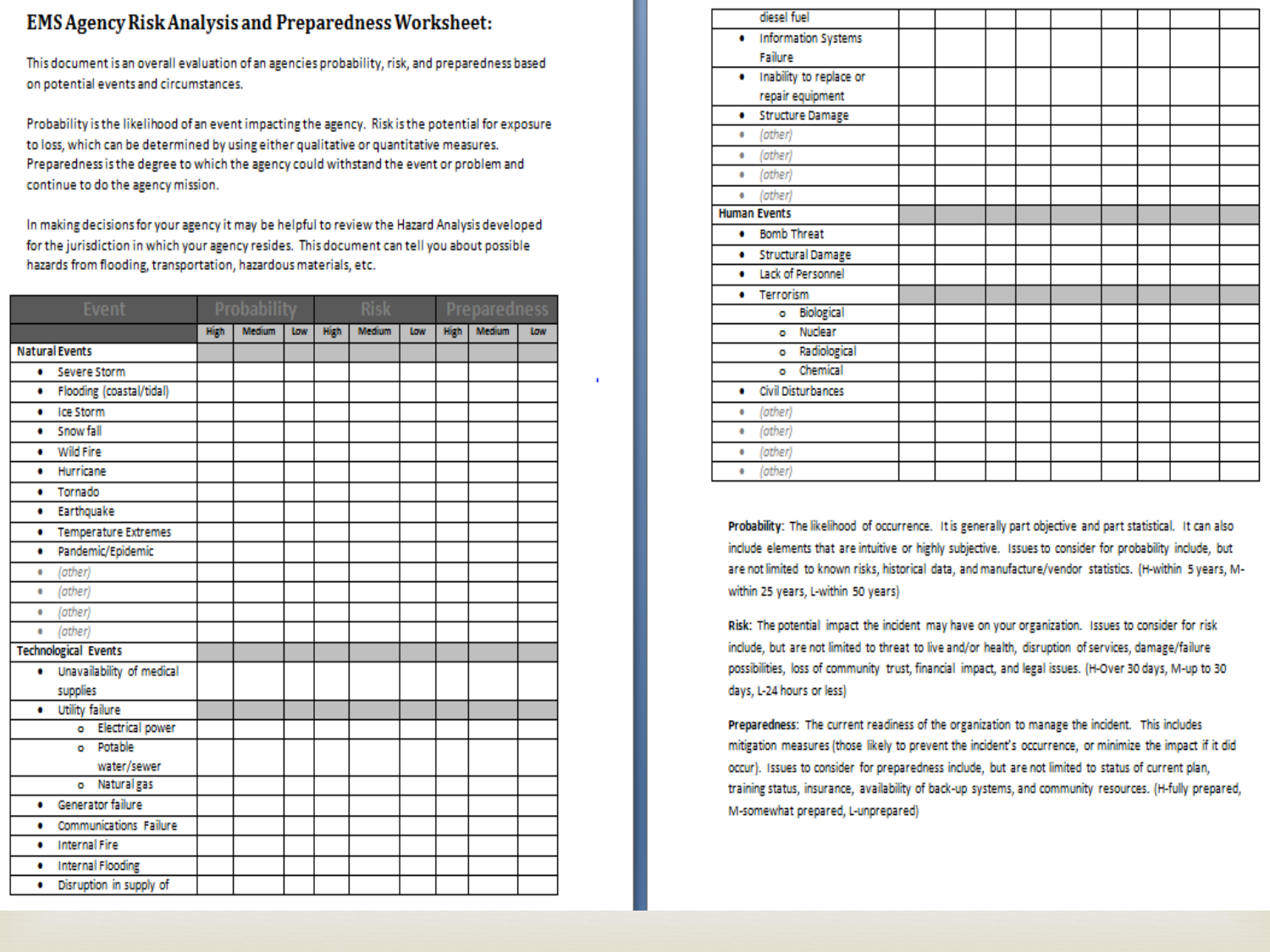## Writing Your Plan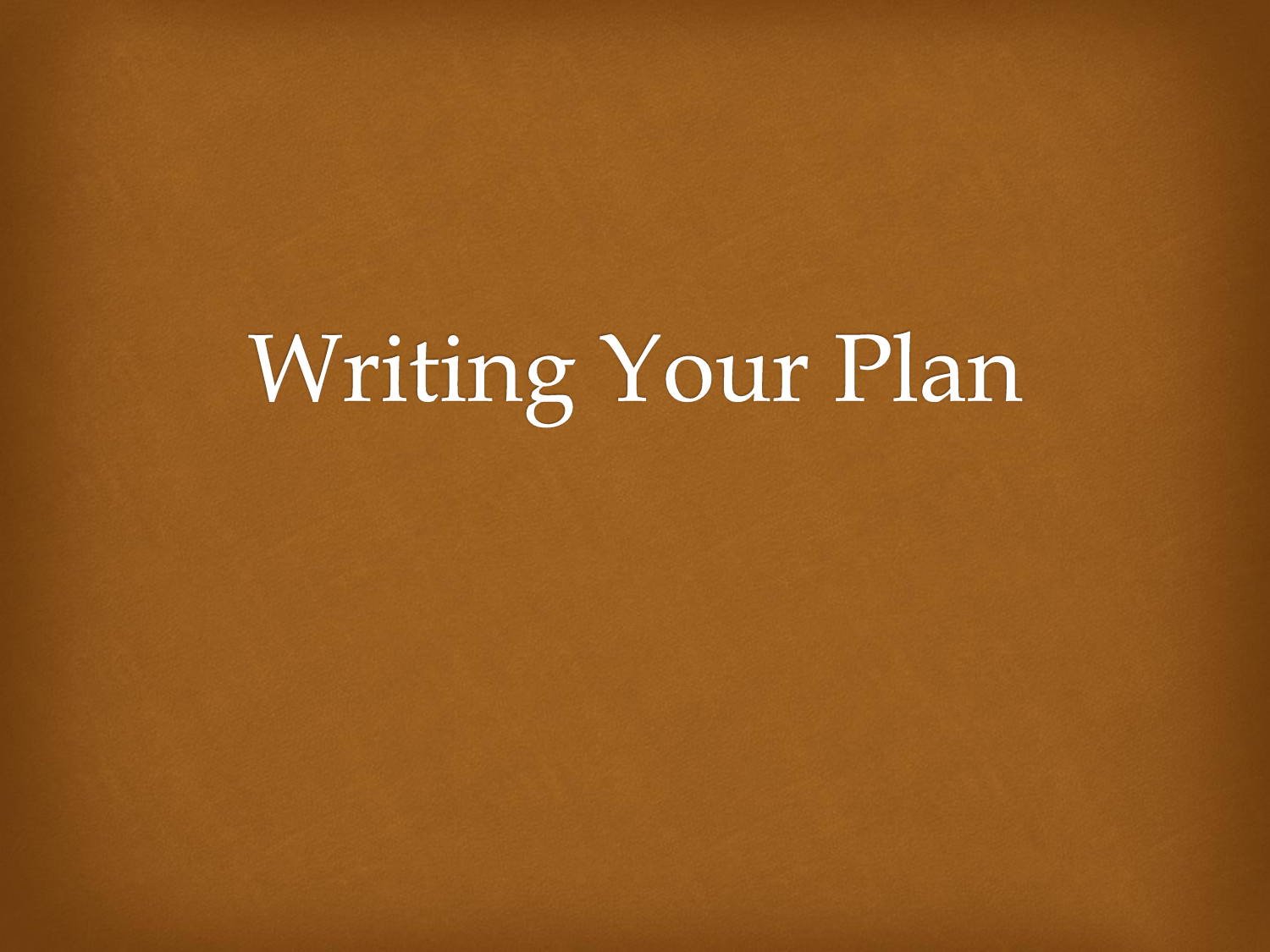# Four Pillars of Functioning

 $\alpha$  Leadership

os Staff

os Facilities

a Communication systems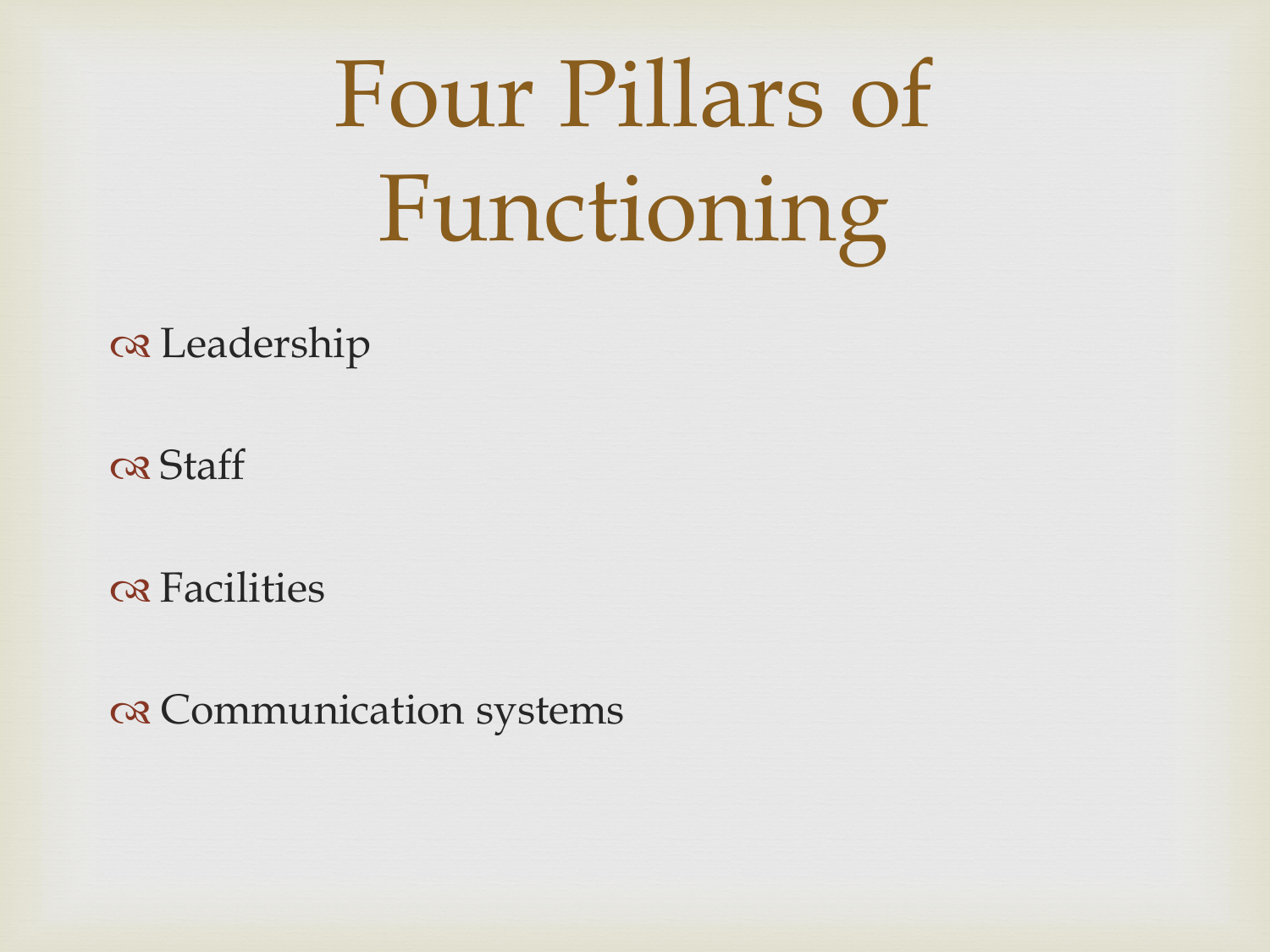## Elements of a Basic Plan

os Essential functions Z Order of succession a Delegation of Authority for critical positions and decisions a Continuity of facilities and equipment a Continuity communications

os Essential records management  $\alpha$  Human Resources  $\alpha$  Testing, Training, and Exercise Program  $\alpha$  Devolution of Control and Direction  $\alpha$  Reconstitution of the organization/station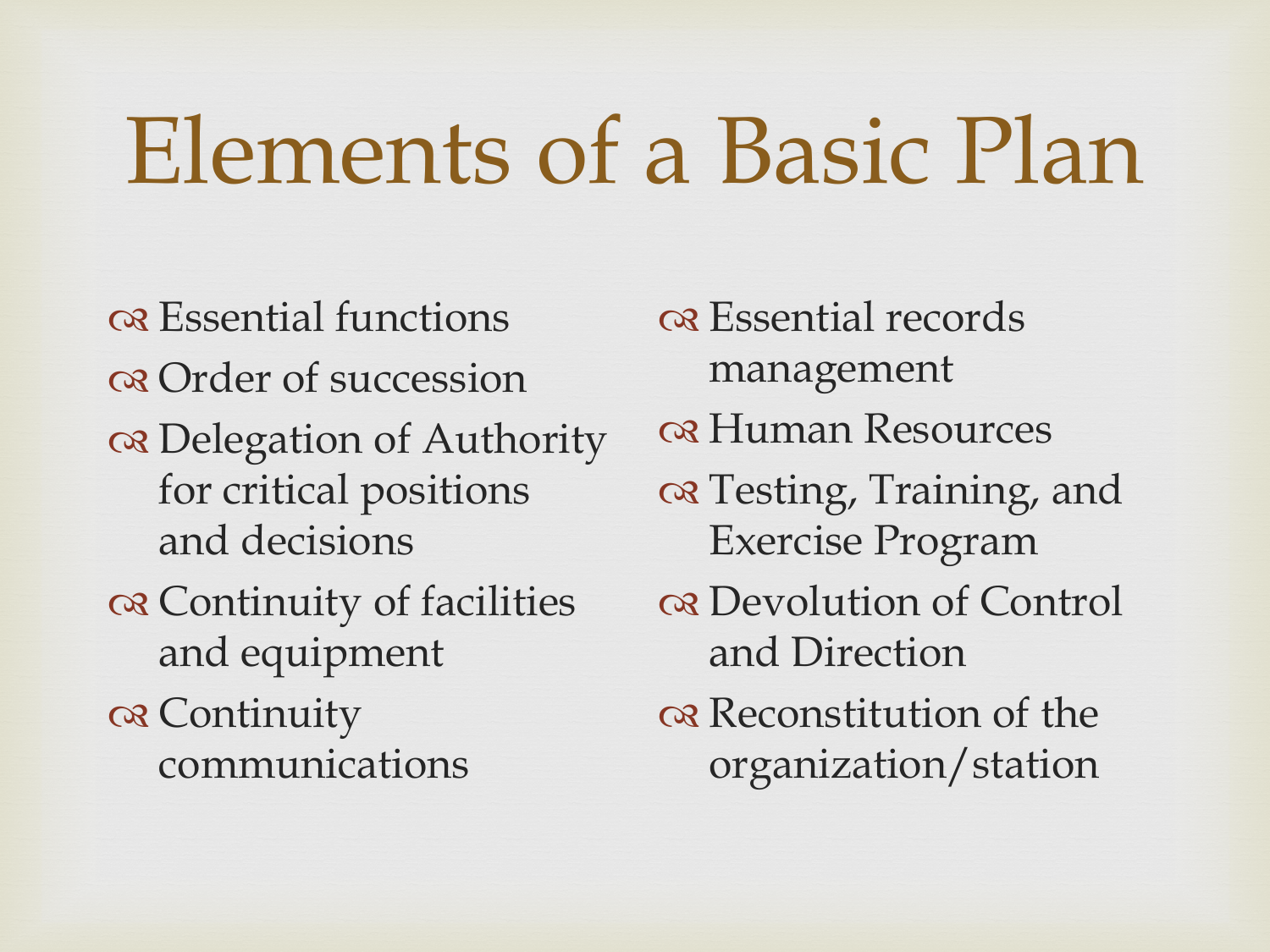#### Essential Functions

 $\alpha$  Business functions that must continue with minimal or no interruption  $\circ$  Resume within 12-hours

 $\alpha$  Establish planning parameters that drive agency efforts in all other areas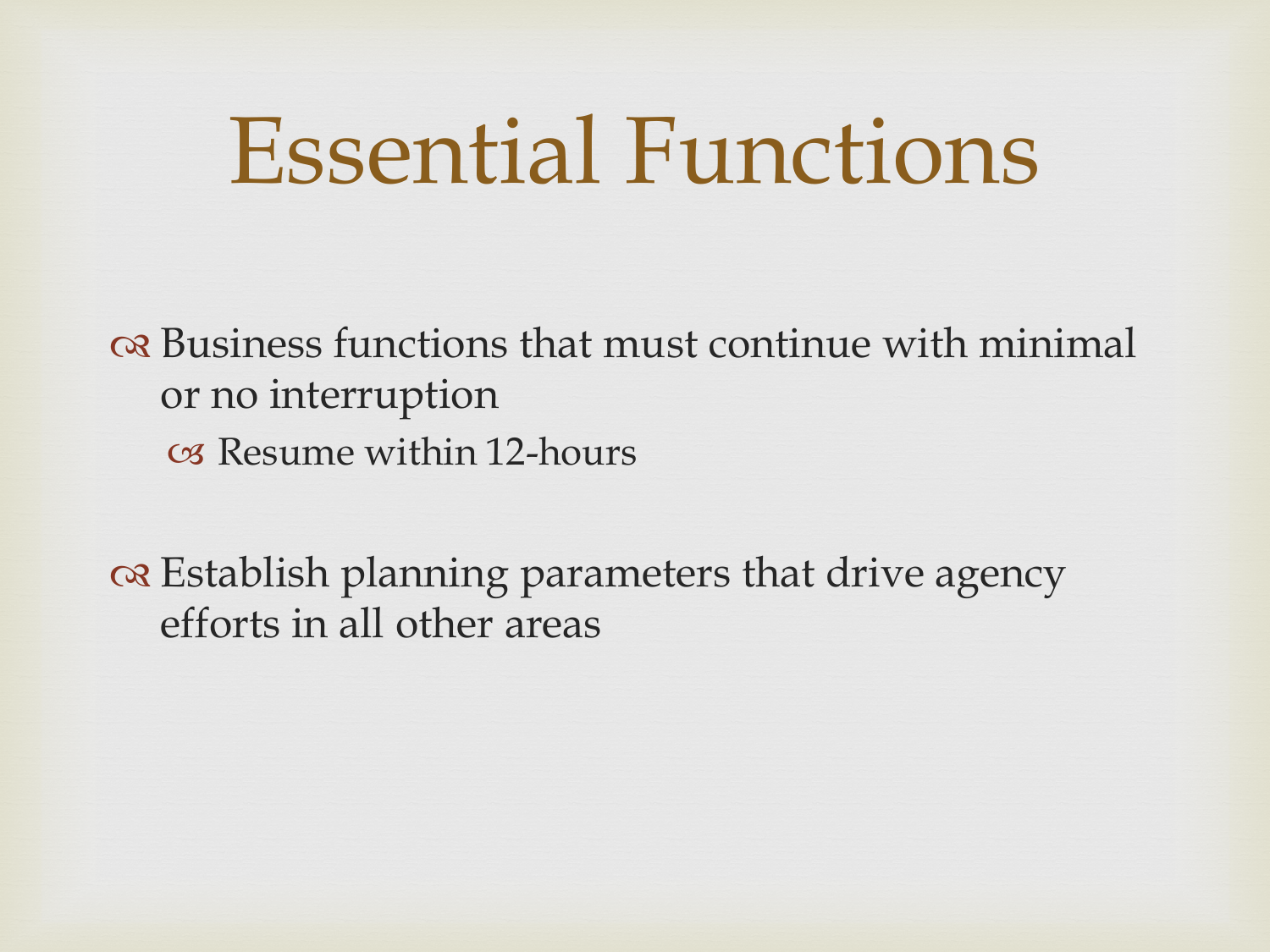#### Order of Succession

 $\infty$  Enable an orderly  $\&$  predefined transition of leadership  $\circ$  May be prescribed by statute

 $\infty$  Enacted if leaders are incapacitated or otherwise unavailable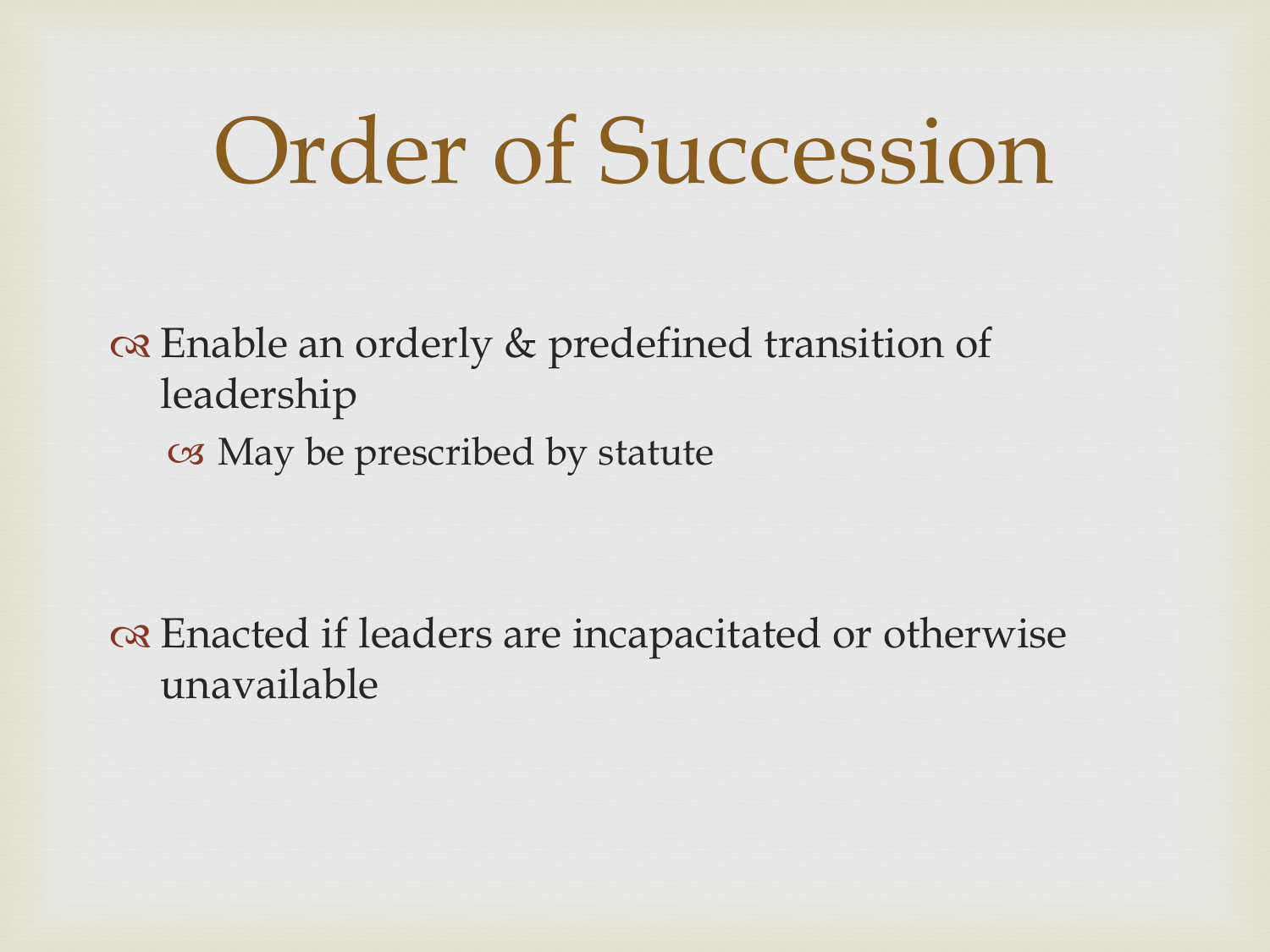# Delegation of Authority

 $\alpha$  Provides legal authorization to act on behalf of Agency Head or other officials os Includes limitations, conditions, and restrictions of certain positions

 $\alpha$  Frequently tied to specific positions W Should include those included in order of succession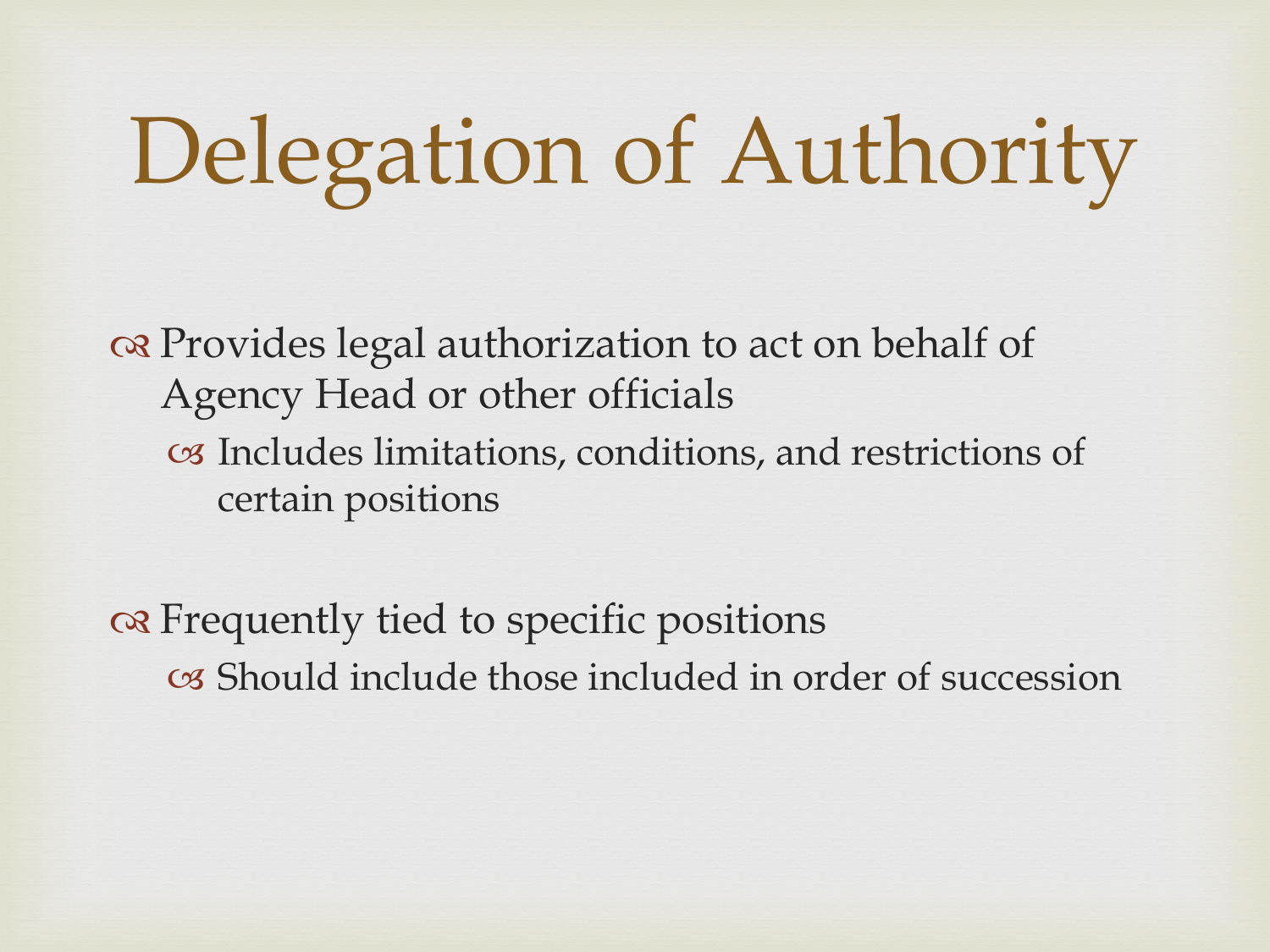## Continuity Facilities

 $\infty$  Includes all facilities where essential functions are continued or resumed during an event

 $\infty$  Three types of facilities  $\circ$  Hot Site os Warm Site W Cold Site

 $\alpha$  Alternate work arrangements os Telework

W Mobile Work Concepts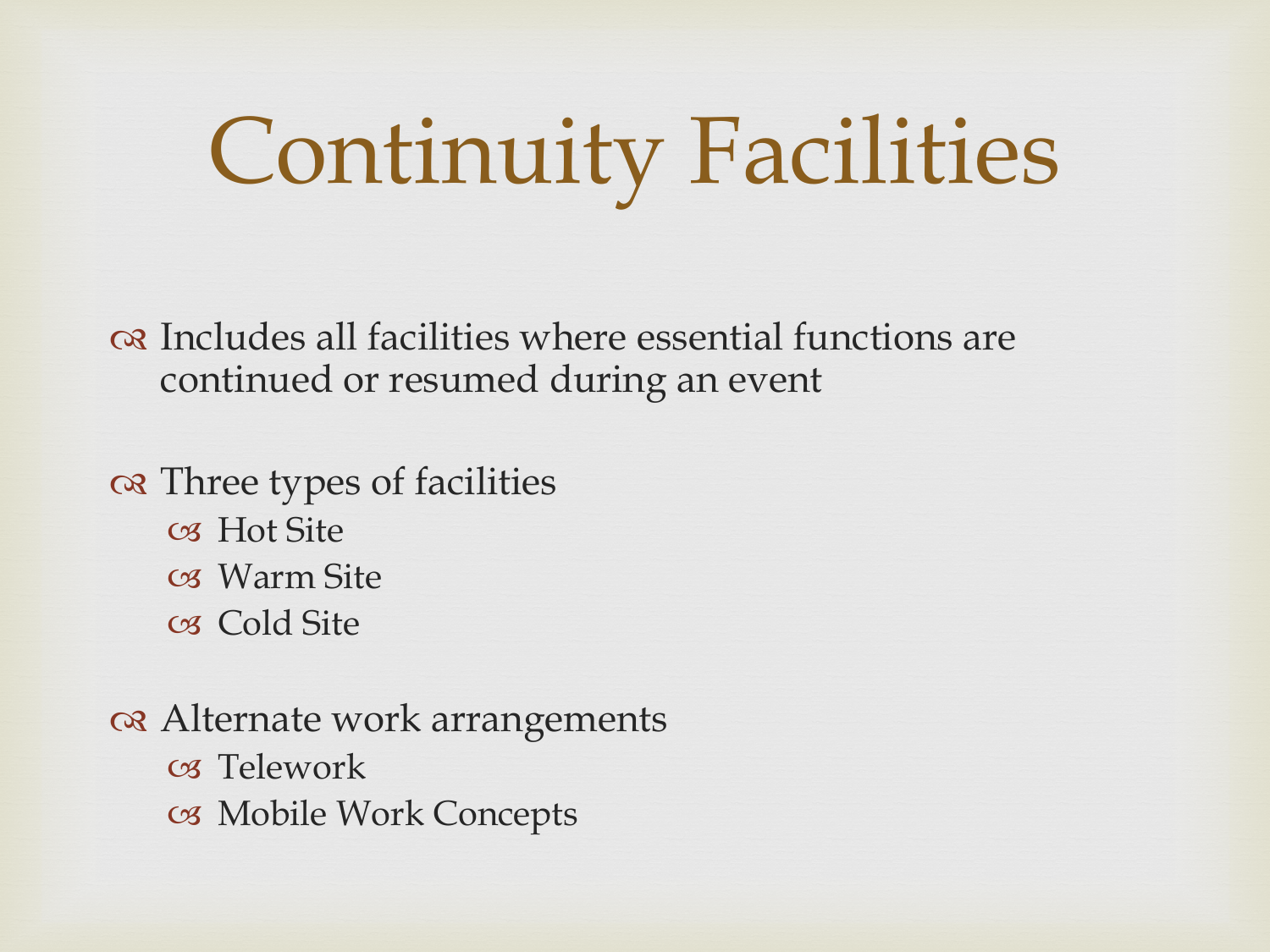## Continuity Communications

 $\alpha$  Robust and effective communications are key

 $\alpha$  Must support full connectivity among key personnel os Internal Communications os External Communications

 $\infty$  Communicate early and often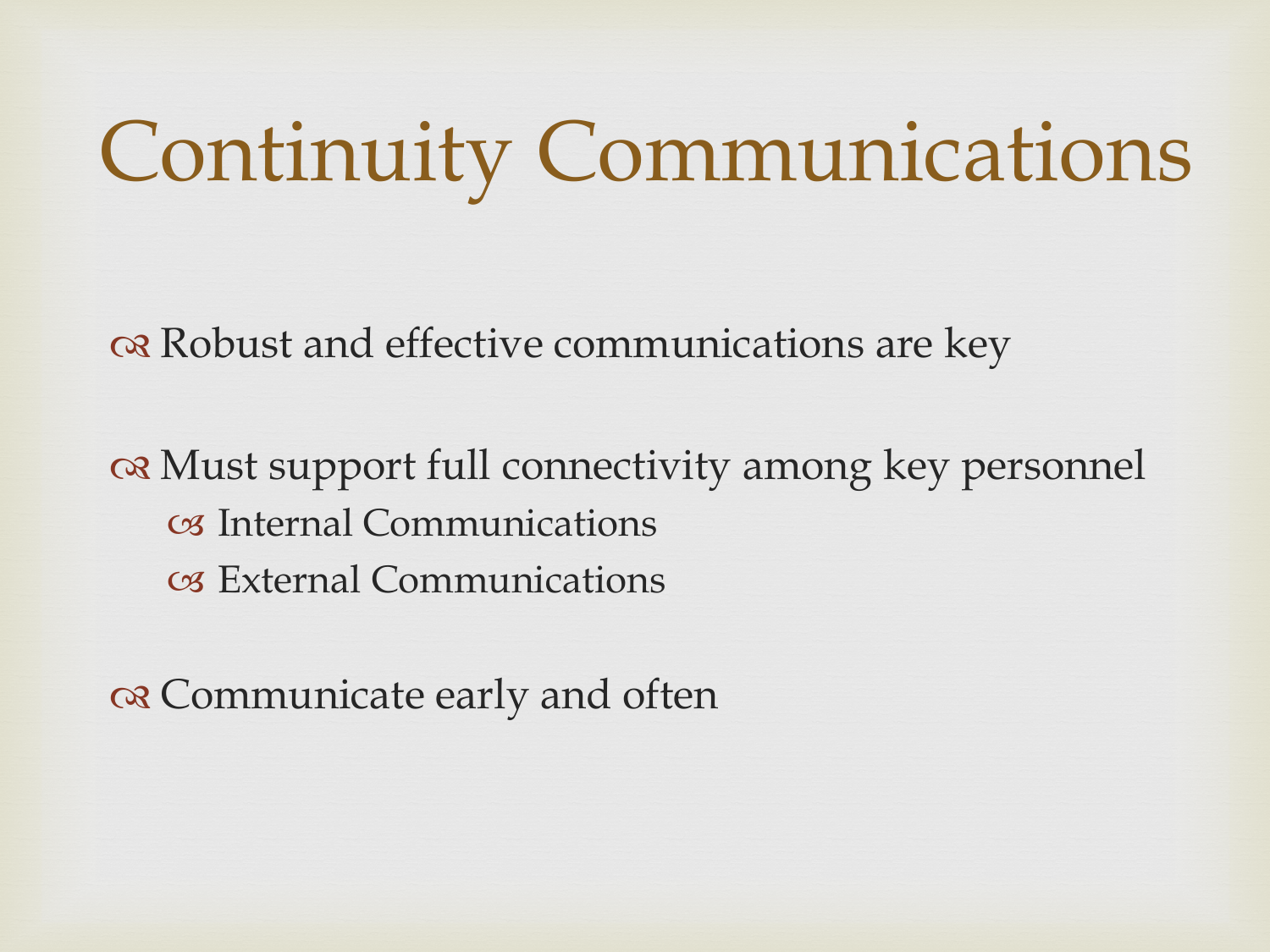## Essential Records Management

 $\alpha$  Access to and use of records and systems enable performance of essential functions

 $\alpha$  Plan needs to include:

- os Identification
- os Protection
- os Availability

 $\alpha$  Essential Records Categories: os Emergency Operations Records os Rights and Interests Records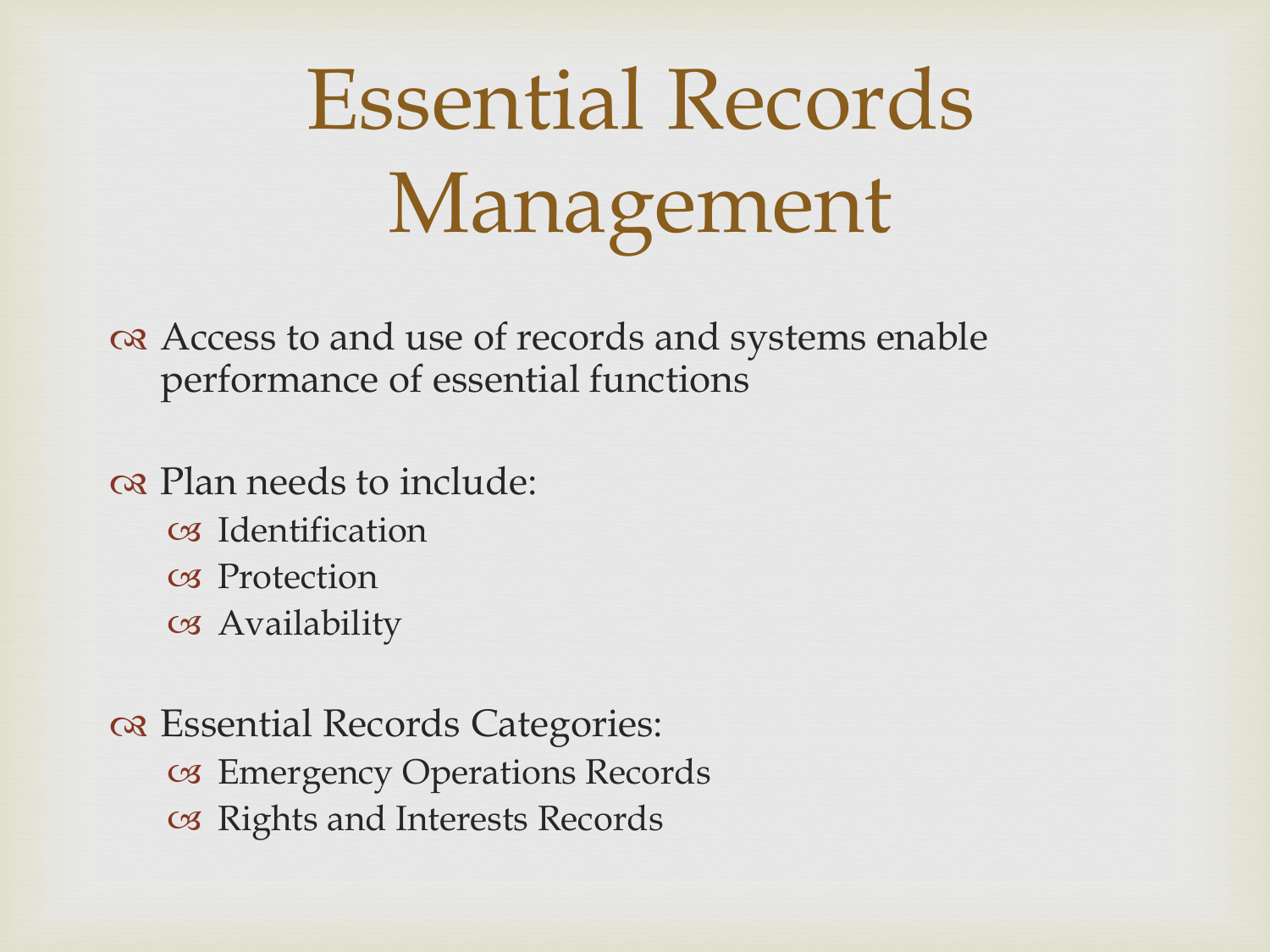#### Human Resources

 $\infty$  Continuity personnel predetermined and appropriately trained

 $\alpha$  Support for those not involved in continuity operations

 $\infty$  Documentation of alternate work plans (i.e. telework)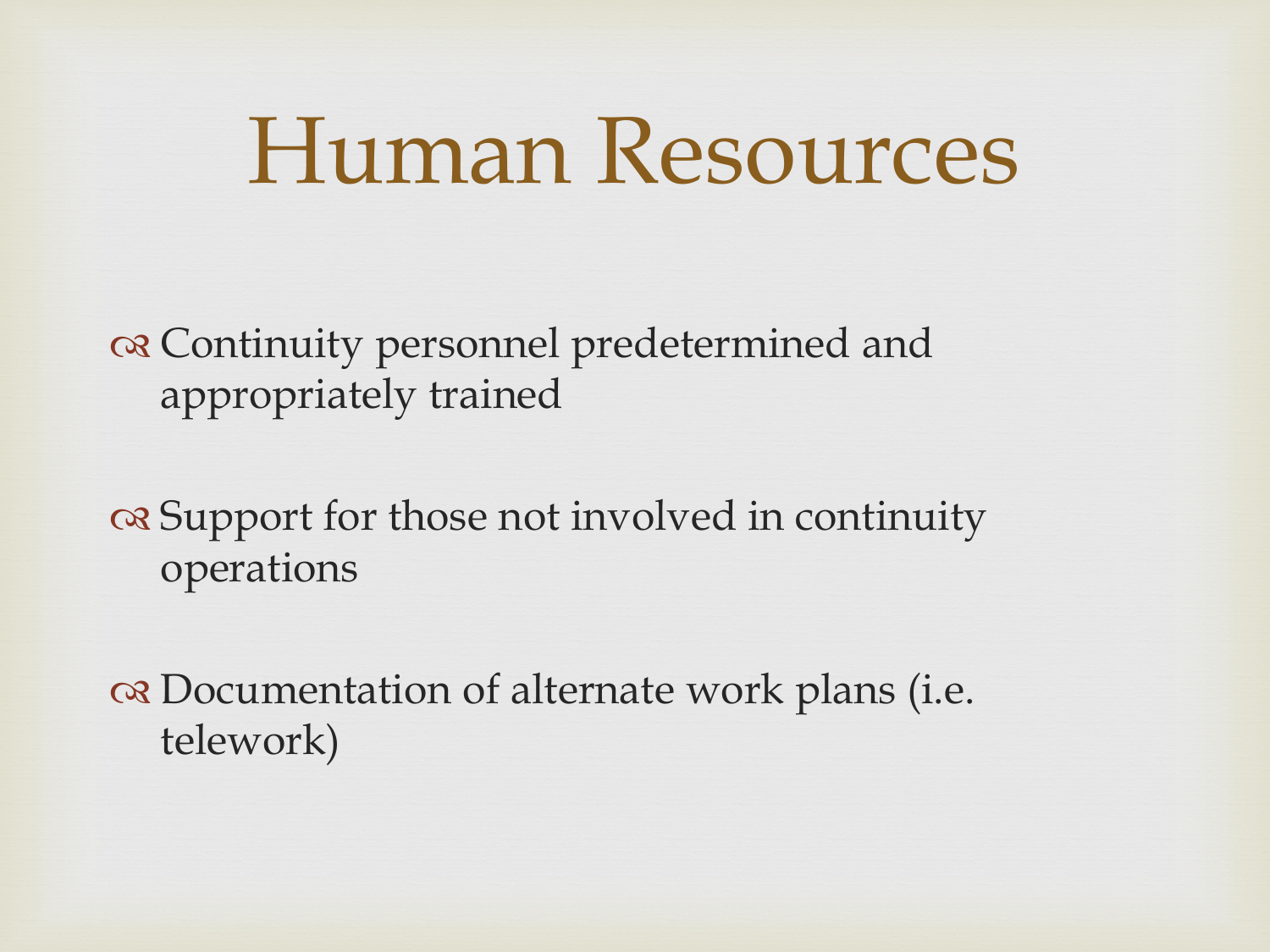### Testing, Training & Exercise

 $\alpha$  Train staff to become familiar with the plan

 $\alpha$  Tests and exercises assess and validate components

 $\infty$  Test full plan or components of the plan annually os Develop Corrective Action Plan as needed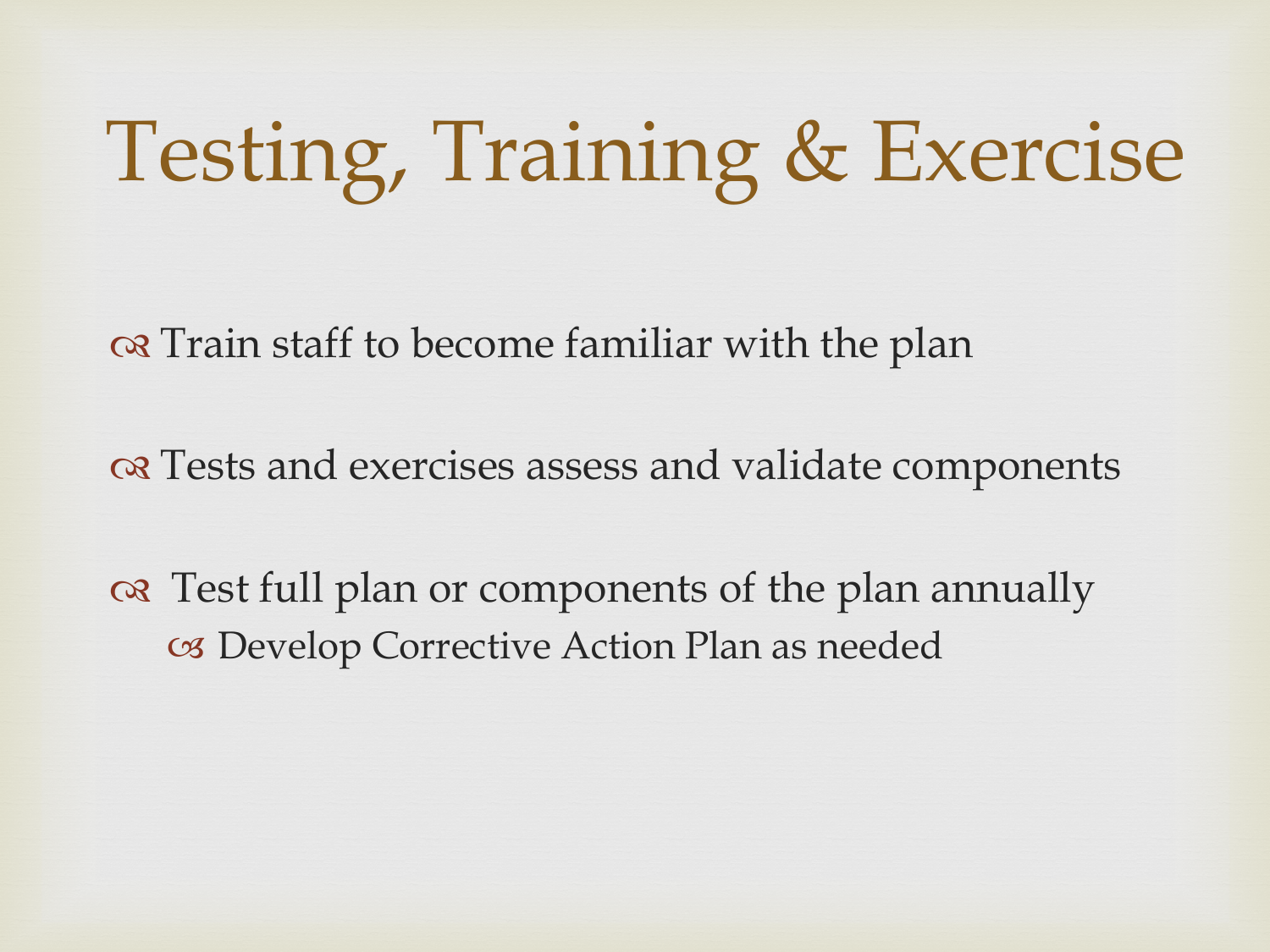#### Devolution of Control & Direction

 $\alpha$  Addresses movement of essential functions to alternate site personnel

 $\alpha$  Staffed by personnel identified to conduct Essential Functions

 $\alpha$  Plans should be all-hazard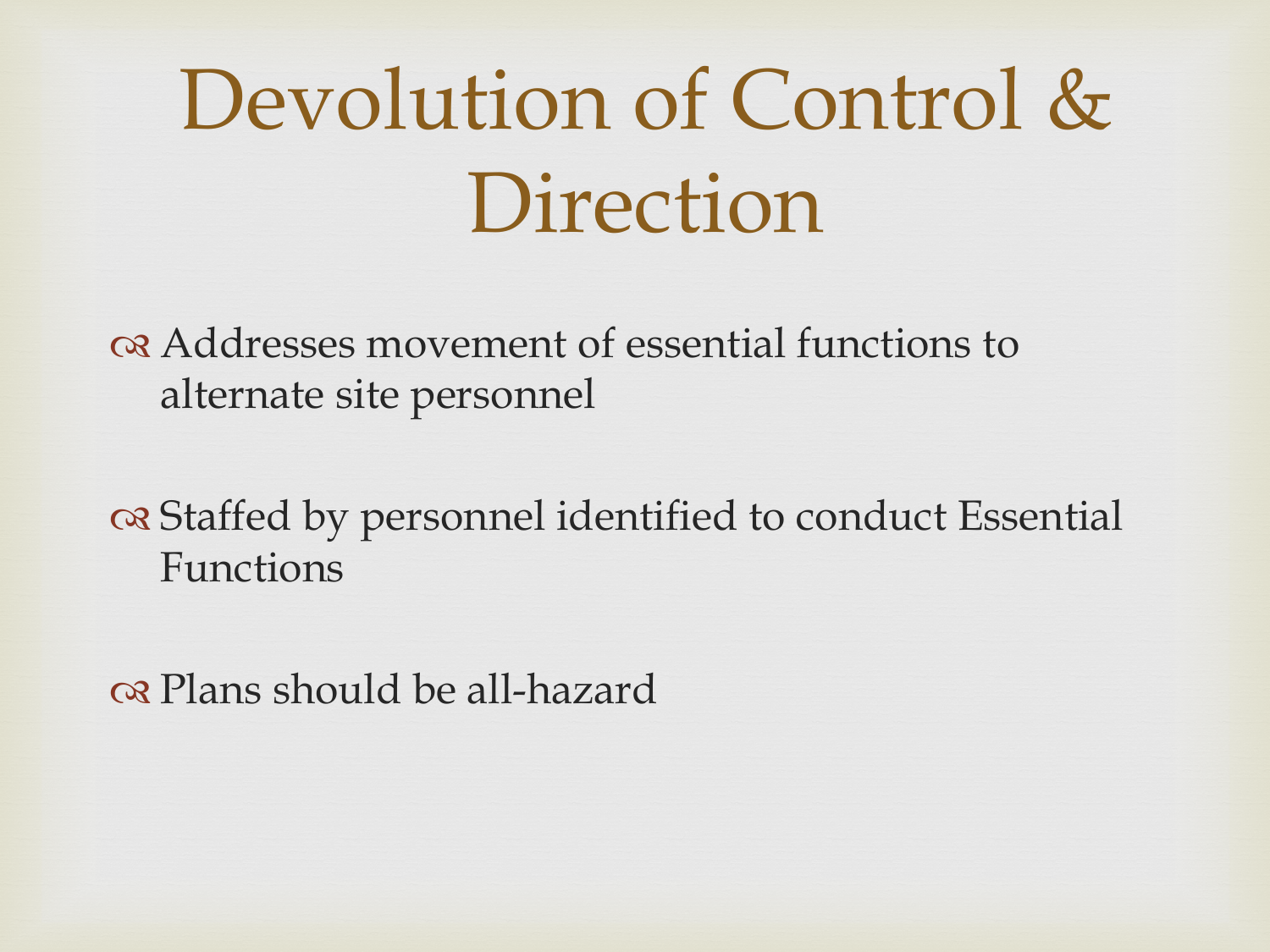#### Reconstitution

 $\alpha$  Resumption of normal operations from the original or replacement primary operating facility

 $\alpha$  Includes actions to resume non-essential functions

 $\alpha$  Transition back to primary facilities (or replacement facilities)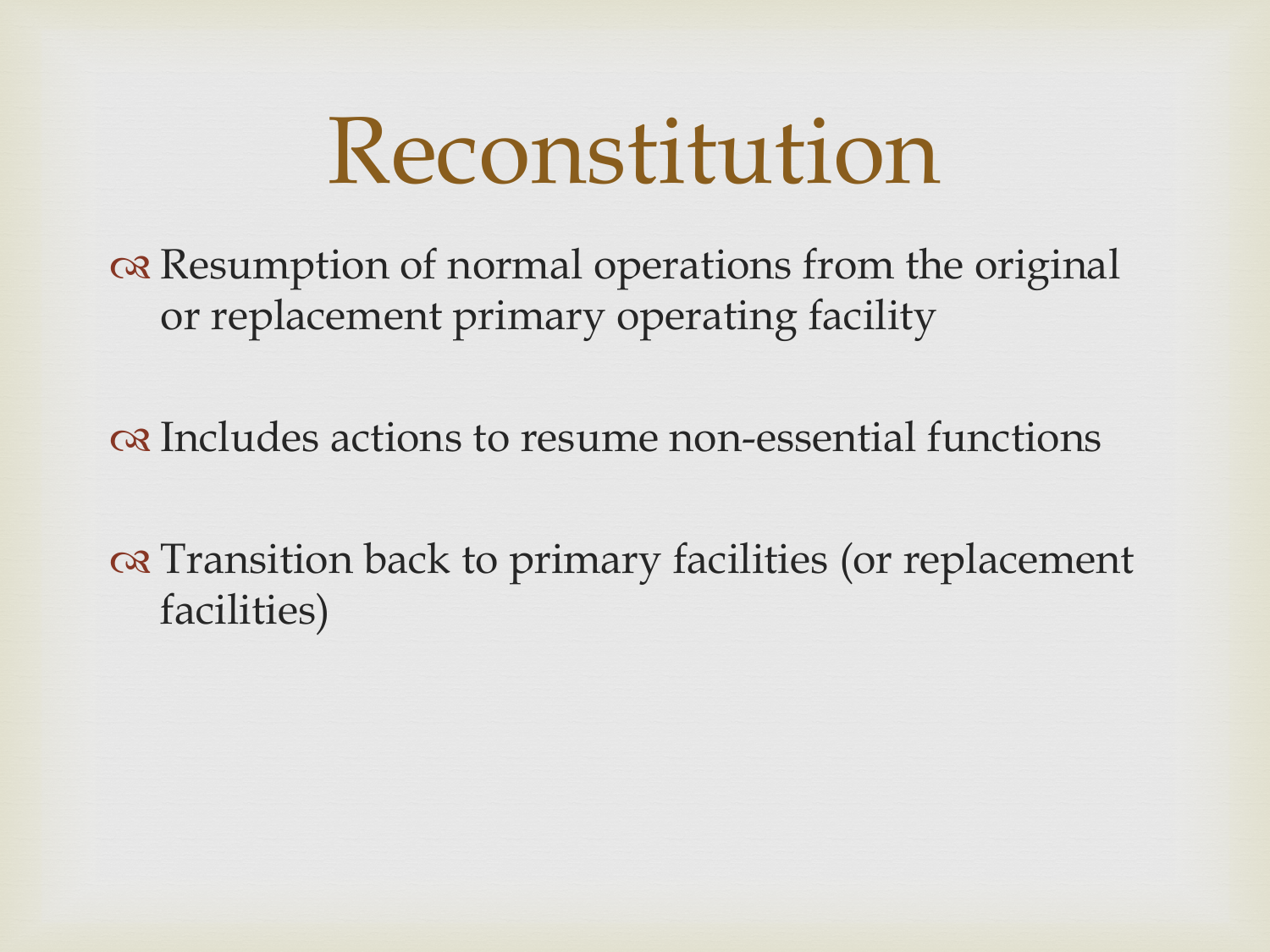# How Can The State Help?

os Training os Importance of planning os Exercise development

 $\alpha$  Resource Support  $\circ$  Planning templates os Vulnerability assessment worksheets  $\circ$  Mission essential identification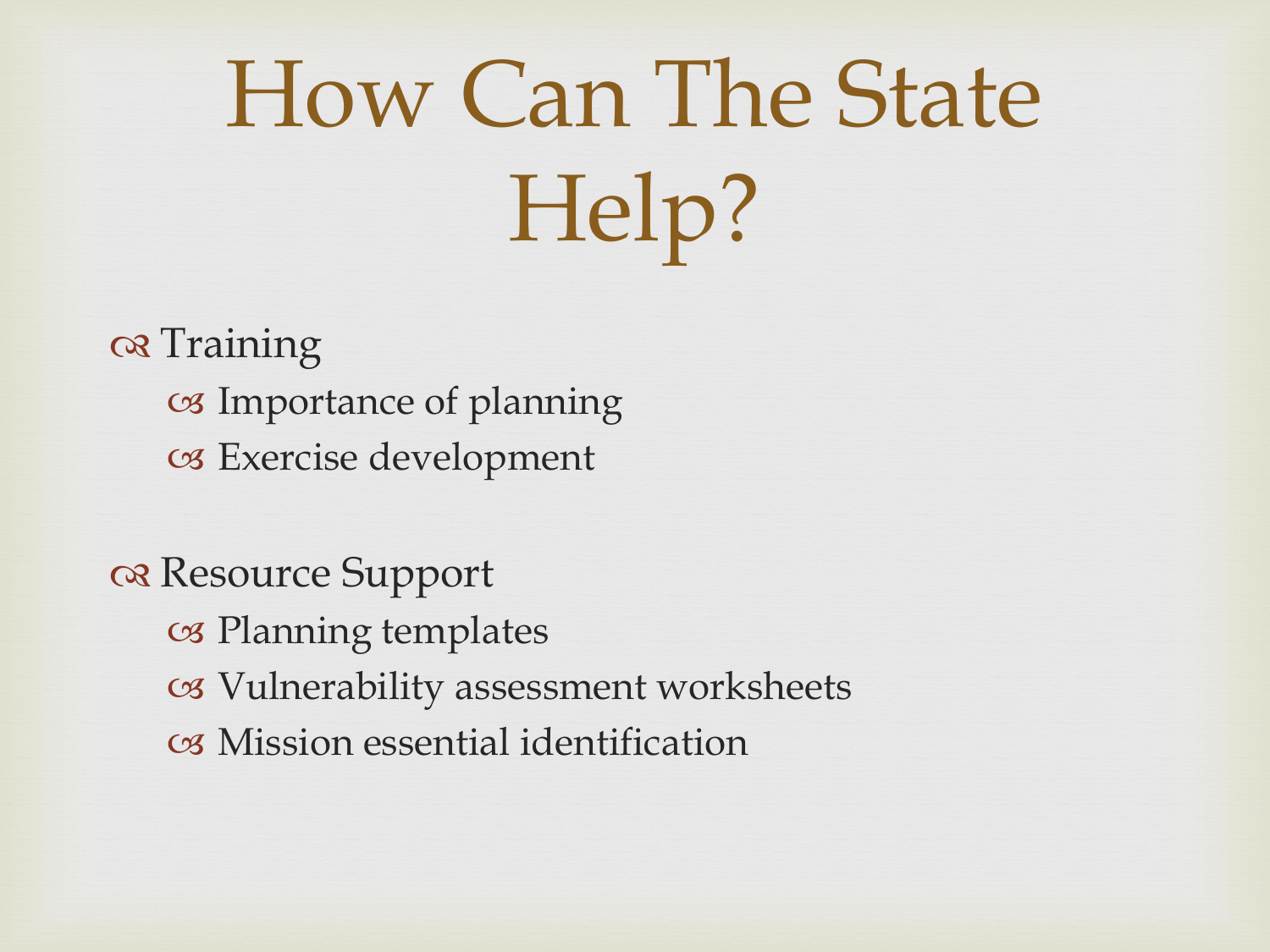#### Additional Resources

 $\alpha$  FEMA: Policy, Plans, and Evaluation Division (PPED)

W <https://www.fema.gov/continuity-operations>

 $\alpha$  Essential Records Plan Template

W https://www.fema.gov/media-librarydata/1403723708235- 8739cde2b1a3542c3b40c7481886c620/Essential%20Records %20Plan%20Packet%202014.pdf

 $\alpha$  Non-Federal Agency Plan Template

W https://www.fema.gov/media-librarydata/1389194323803- 5d98dd1ec9f3af8ad15774b74a92bba5/Non-Federal%20Continuity%20Plan%20Template.pdf